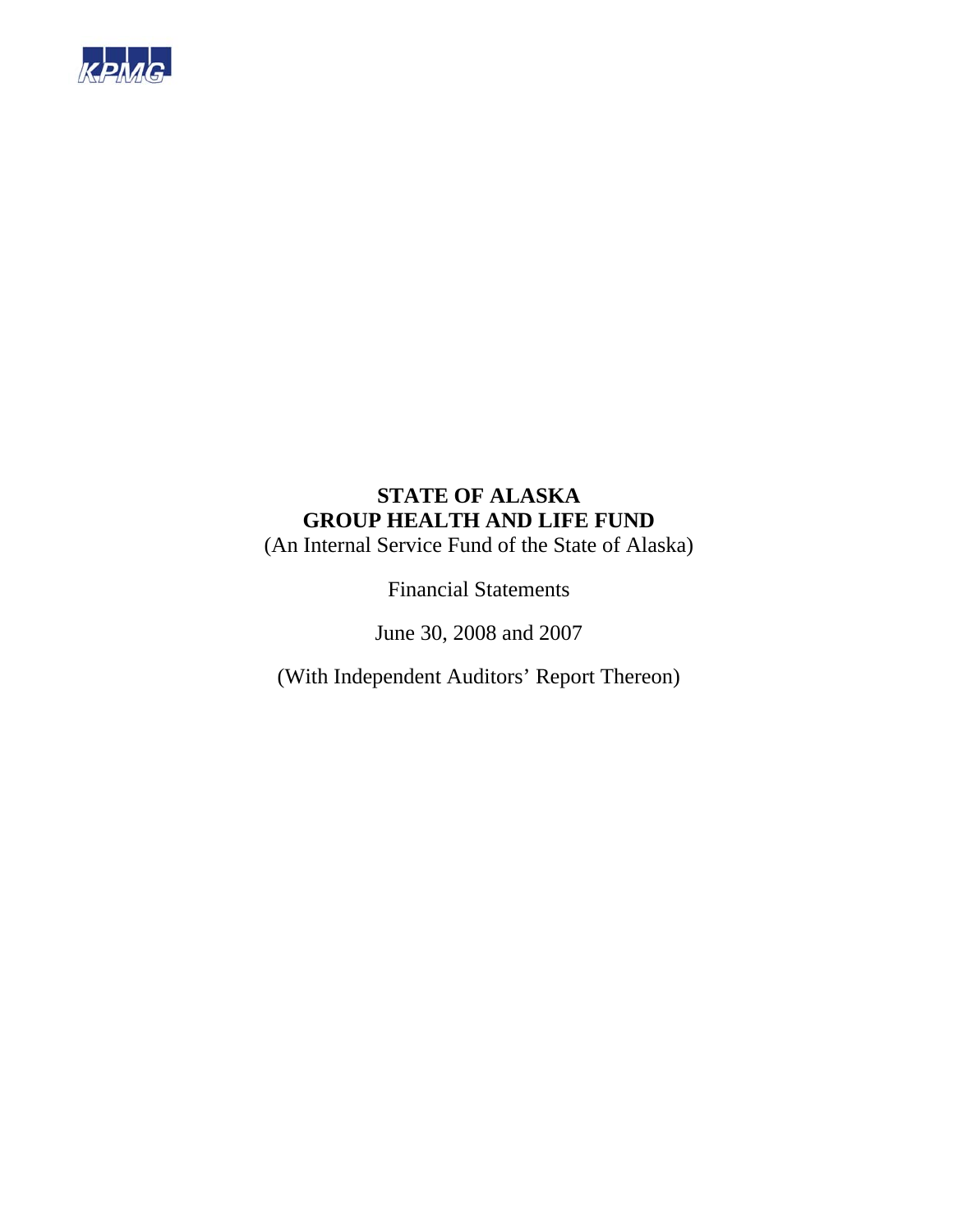# **STATE OF ALASKA GROUP HEALTH AND LIFE FUND**

(An Internal Service Fund of the State of Alaska)

June 30, 2008 and 2007

# **Table of Contents**

|                                                             | Page(s)  |
|-------------------------------------------------------------|----------|
| Independent Auditors' Report                                |          |
| Management's Discussion and Analysis                        | $2 - 5$  |
| <b>Statements of Net Assets</b>                             | 6        |
| Statements of Revenues, Expenses, and Changes in Net Assets | 7        |
| <b>Statements of Cash Flows</b>                             | 8        |
| <b>Notes to Financial Statements</b>                        | $9 - 19$ |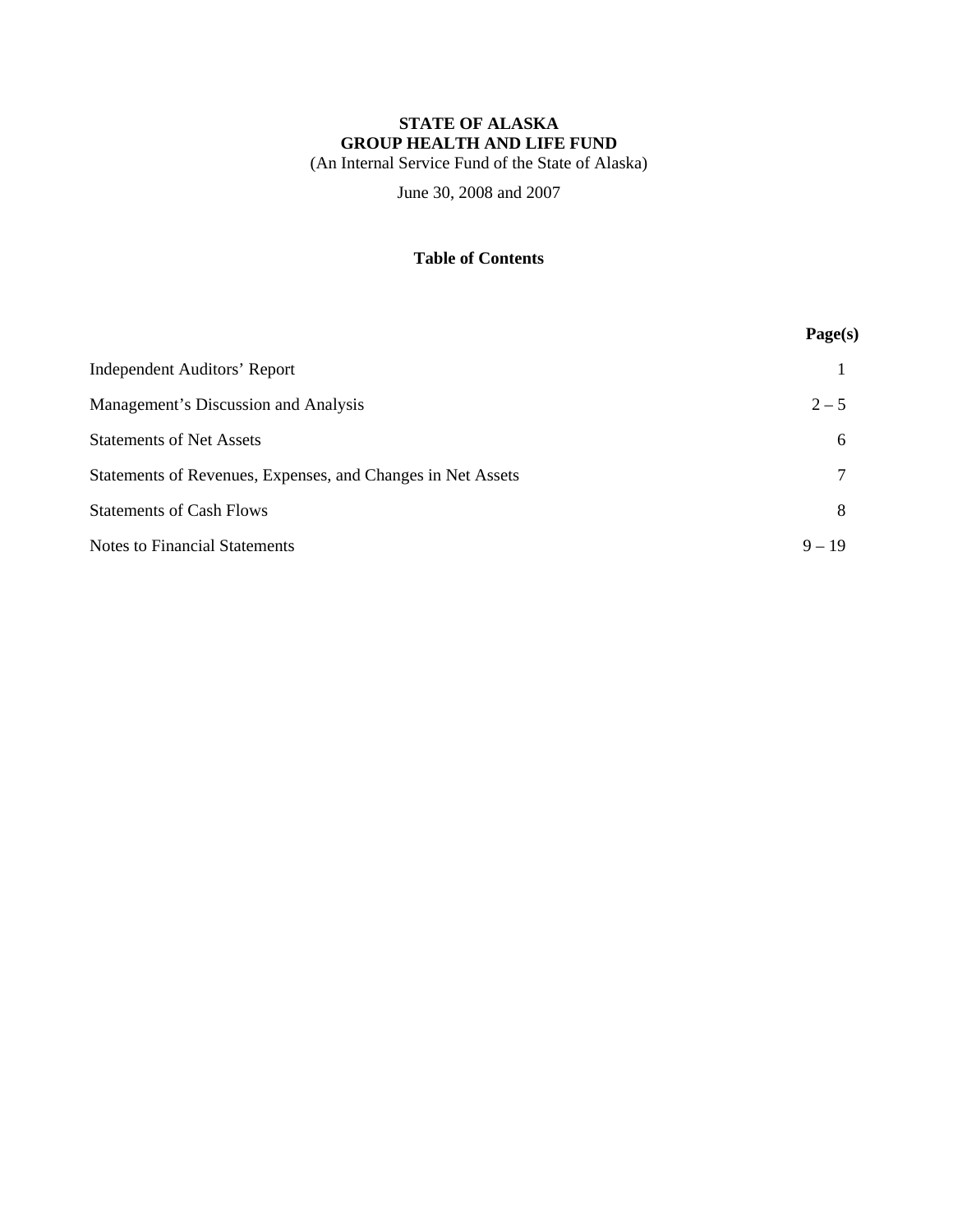

**KPMG LLP**  Suite 600 701 West Eighth Avenue Anchorage, AK 99501

# **Independent Auditors' Report**

Division of Retirement and Benefits Group Health and Life Fund:

We have audited the accompanying statements of net assets of the State of Alaska Group Health and Life Fund (Plan), an Internal Service Fund of the State of Alaska, as of June 30, 2008 and 2007, and the related statements of revenues, expenses, and changes in net assets, and cash flows for the years then ended. These financial statements are the responsibility of the Plan's management. Our responsibility is to express an opinion on these financial statements based on our audits.

We conducted our audits in accordance with auditing standards generally accepted in the United States of America. Those standards require that we plan and perform the audit to obtain reasonable assurance about whether the financial statements are free of material misstatement. An audit includes consideration of internal control over financial reporting as a basis for designing audit procedures that are appropriate in the circumstances, but not for the purpose of expressing an opinion on the effectiveness of the internal control over financial reporting. Accordingly, we express no such opinion. An audit also includes examining, on a test basis, evidence supporting the amounts and disclosures in the financial statements, assessing the accounting principles used and significant estimates made by management, as well as evaluating the overall financial statement presentation. We believe that our audits provide a reasonable basis for our opinion.

As discussed in note 1, the financial statements present only the State of Alaska Group Health and Life Fund and do not purport to and do not present fairly the financial position of the State of Alaska as of June 30, 2008 and 2007, changes in its financial position and cash flows, where applicable, for the years then ended in conformity with U.S. generally accepted accounting principles.

In our opinion, the financial statements referred to above present fairly, in all material respects, the financial position of the State of Alaska Group Health and Life Fund, an Internal Service Fund of the State of Alaska, as of June 30, 2008 and 2007, and the changes in its financial position and its cash flows for the years then ended in conformity with U.S. generally accepted accounting principles.

The accompanying required supplementary information of management's discussion and analysis on pages 3 to 6 is not a required part of the financial statements but is supplementary information required by U.S. generally accepted accounting principles. We have applied certain limited procedures, which consisted principally of inquiries of management regarding the methods of measurement and presentation of the required supplementary information. However, we did not audit the information and express no opinion on it.

KPMG LLP

December 15, 2008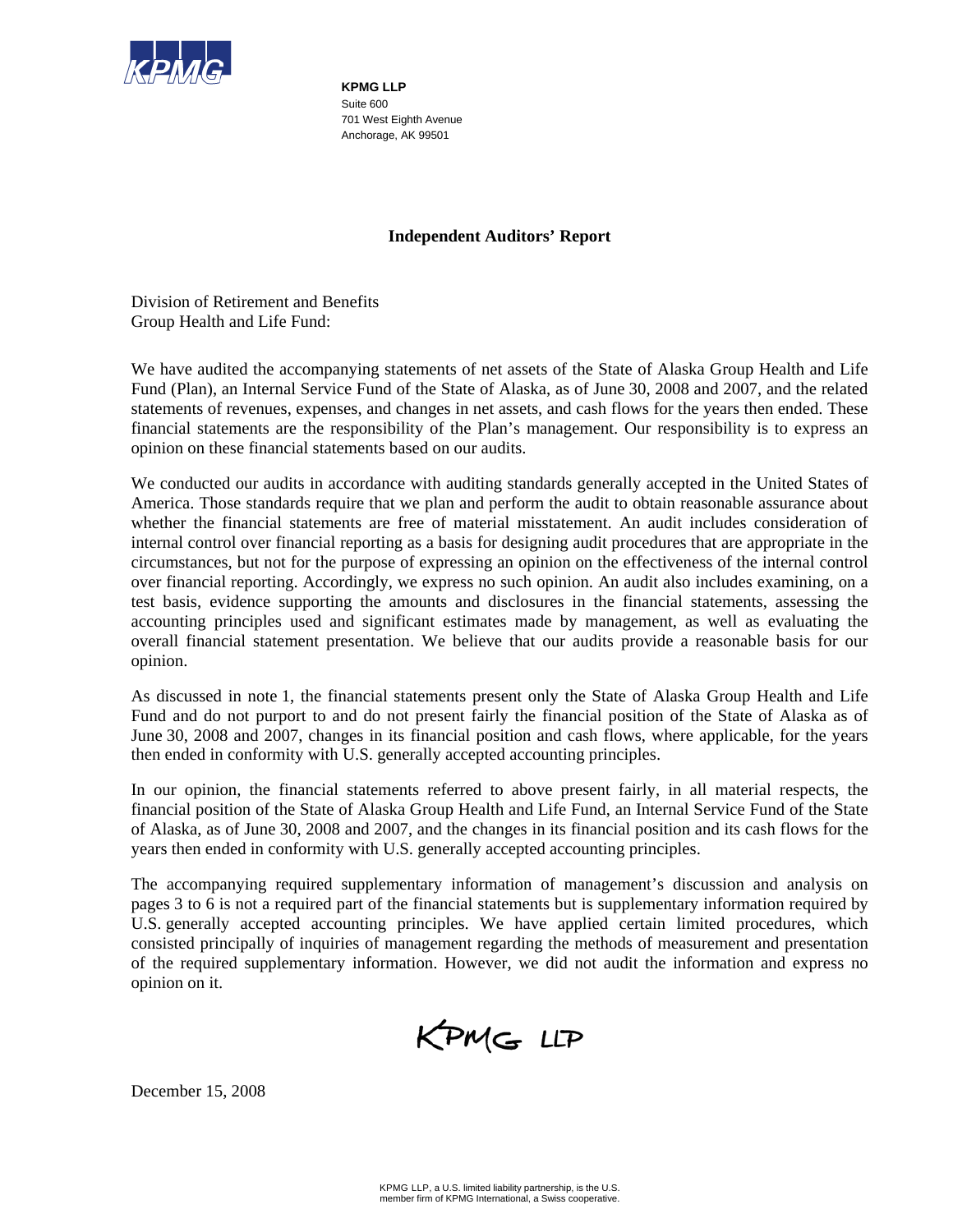Management's Discussion and Analysis

June 30, 2008 and 2007

This Section presents management's discussion and analysis (MD&A) of the Group Health and Life Fund's (Plan) financial condition and performance for the years ended June 30, 2008 and 2007. This section is presented as a narrative overview and analysis. Please read the MD&A in conjunction with the financial statements and notes to financial statements to better understand the financial condition and performance of the Plan during the fiscal years ended June 30, 2008 and 2007. Information for fiscal year 2006 is presented for comparative purposes.

# **Financial Highlights**

The Plan's unrestricted net assets as of June 30, 2008 and 2007 are \$38,909,709 and \$34,531,621, respectively.

The Plan's unrestricted net assets as of June 30, 2008 and 2007 increased by \$4,378,088 and \$8,444,550 or 12.7% and 32.4% from fiscal years 2007 and 2006, respectively.

Total health premiums totaled \$71,743,010 and \$70,023,372 during fiscal years 2008 and 2007; reflecting an increase of \$1,719,638 and \$3,251,940 or 2.5% and 4.9% from fiscal years 2007 and 2006, respectively.

Investment earnings increased from \$2,383,959 in 2007 to \$2,944,845 in 2008 and increased from \$1,025,641 in 2006 to \$2,383,959 in 2007; reflecting an increase of 23.5% and 132.4% in 2007 and 2006, respectively.

Benefit expense totaled \$66,882,688 and \$61,859,256 during fiscal years 2008 and 2007; reflecting an increase of \$5,023,432 or 8.1% and an increase of \$3,657,617 or 6.3% from fiscal years 2007 and 2006, respectively.

# **Overview of the Financial Statements**

This discussion and analysis is intended to serve as an introduction to the Plan's basic financial statements. The Plan's basic financial statements are comprised of four components: (1) statement of net assets, (2) statement of additions, deductions and changes in net assets, (3) statement of cash flows, and (4) notes to financial statements.

*Statement of Net Assets* – This statement presents information regarding the Plan's assets, liabilities, and resulting unrestricted net assets. Net assets represent the total amount of assets less the total amount of liabilities.

*Statement of Revenues, Expenses, and Changes in Net Assets* – This statement presents how the Plan's net assets changed during the fiscal years ended June 30, 2008 and 2007 as a result of health premiums, investment income, and operating deductions.

*Statement of Cash Flows* – This statement presents cash flows from operations and investing activities. The Plan presents its cash flows statement using the direct method for reporting cash received and disbursed during the fiscal year.

The above statements represent resources available for investment and payment of benefits as of June 30, 2008 and 2007, and the sources and uses of those funds during fiscal years 2008 and 2007.

*Notes to Financial Statements* –The notes to the financial statements are an integral part of the financial statements and provide additional detailed information and schedules that is essential to a full understanding of the Plan's financial statements.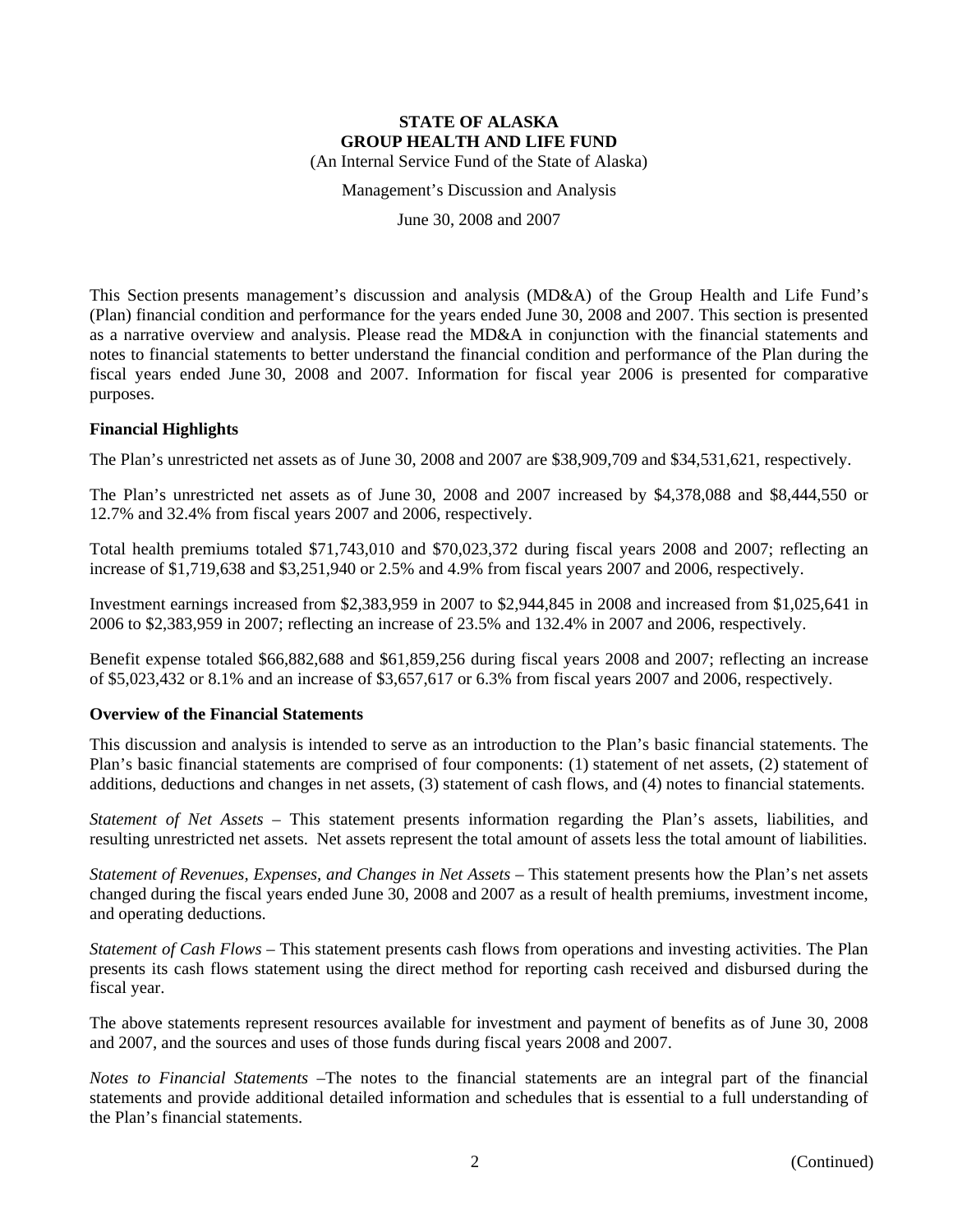Management's Discussion and Analysis

June 30, 2008 and 2007

# **Condensed Financial Information**

|                                |                  | <b>Net assets</b> |                     |                   |            |
|--------------------------------|------------------|-------------------|---------------------|-------------------|------------|
|                                |                  |                   | Increase/(decrease) |                   |            |
| <b>Description</b>             | 2008             | 2007              | Amount              | <b>Percentage</b> | 2006       |
| Assets:                        |                  |                   |                     |                   |            |
| Cash and cash equivalents      | \$<br>50,671,346 | 47,396,359        | 3,274,987           | 6.9%              | 36,244,917 |
| Securities lending collateral  |                  | 9,438,417         | (9,438,417)         | n/a               | 7,020,235  |
| Receivables                    | 75,888           | 480,925           | (405, 037)          | (84.2)            | 323,909    |
| Total assets                   | 50,747,234       | 57, 315, 701      | (6,568,467)         | (11.5)            | 43,589,061 |
| Liabilities:                   |                  |                   |                     |                   |            |
| Claims payable                 | 10,627,127       | 12,407,841        | (1,780,714)         | (14.4)            | 10,364,766 |
| Due to State of Alaska General |                  |                   |                     |                   |            |
| Fund                           | 609,813          | 276,043           | (276,043)           | 100.0             |            |
| Accrued expenses               | 600,585          | 661,779           | (61, 194)           | (9.2)             | 116,989    |
| Securities lending collateral  |                  |                   |                     |                   |            |
| payable                        |                  | 9,438,417         | (9,438,417)         | n/a               | 7,020,235  |
| <b>Total liabilities</b>       | 11,837,525       | 22,784,080        | (10,946,555)        | (48.0)            | 17,501,990 |
| Net assets                     | 38,909,709       | 34,531,621        | 4,378,088           | 12.7%             | 26,087,071 |

|                               |                  | <b>Changes in net assets</b> |                     |            |            |
|-------------------------------|------------------|------------------------------|---------------------|------------|------------|
|                               |                  |                              | Increase/(decrease) |            |            |
| <b>Description</b>            | 2008             | 2007                         | Amount              | Percentage | 2006       |
| Net assets, beginning of year | 34,531,621<br>S. | 26,087,071                   | 8,444,550           | 32.4%      | 18,554,987 |
| Operating revenues:           |                  |                              |                     |            |            |
| Health premiums               | 71,743,010       | 70,023,372                   | 1,719,638           | 2.5        | 66,771,432 |
| Other revenues                | 716,385          | 1,169,559                    | (453, 174)          | (38.7)     | 1,311,765  |
| Total operating               |                  |                              |                     |            |            |
| revenues                      | 72,459,395       | 71,192,931                   | 1,266,464           | 1.8        | 68,083,197 |
| Operating deductions:         |                  |                              |                     |            |            |
| <b>Benefits</b>               | 66,882,688       | 61,859,256                   | 5,023,432           | 8.1        | 58,201,639 |
| Administrative                | 4,143,464        | 3,273,084                    | 870,380             | 26.6       | 3,375,115  |
| Total operating               |                  |                              |                     |            |            |
| deductions                    | 71,026,152       | 65,132,340                   | 5,893,812           | 9.0        | 61,576,754 |
| Operating income              | 1,433,243        | 6,060,591                    | (4,627,348)         | (76.4)     | 6,506,443  |
| Nonoperating revenues:        |                  |                              |                     |            |            |
| Net investment income         | 2,944,845        | 2,383,959                    | 560,886             | 23.5       | 1,025,641  |
| Changes in net assets         | 4,378,088        | 8,444,550                    | (4,066,462)         | (48.2)     | 7,532,084  |
| Net assets, end of year       | 38,909,709<br>\$ | 34,531,621                   | 4,378,088           | 12.7%      | 26,087,071 |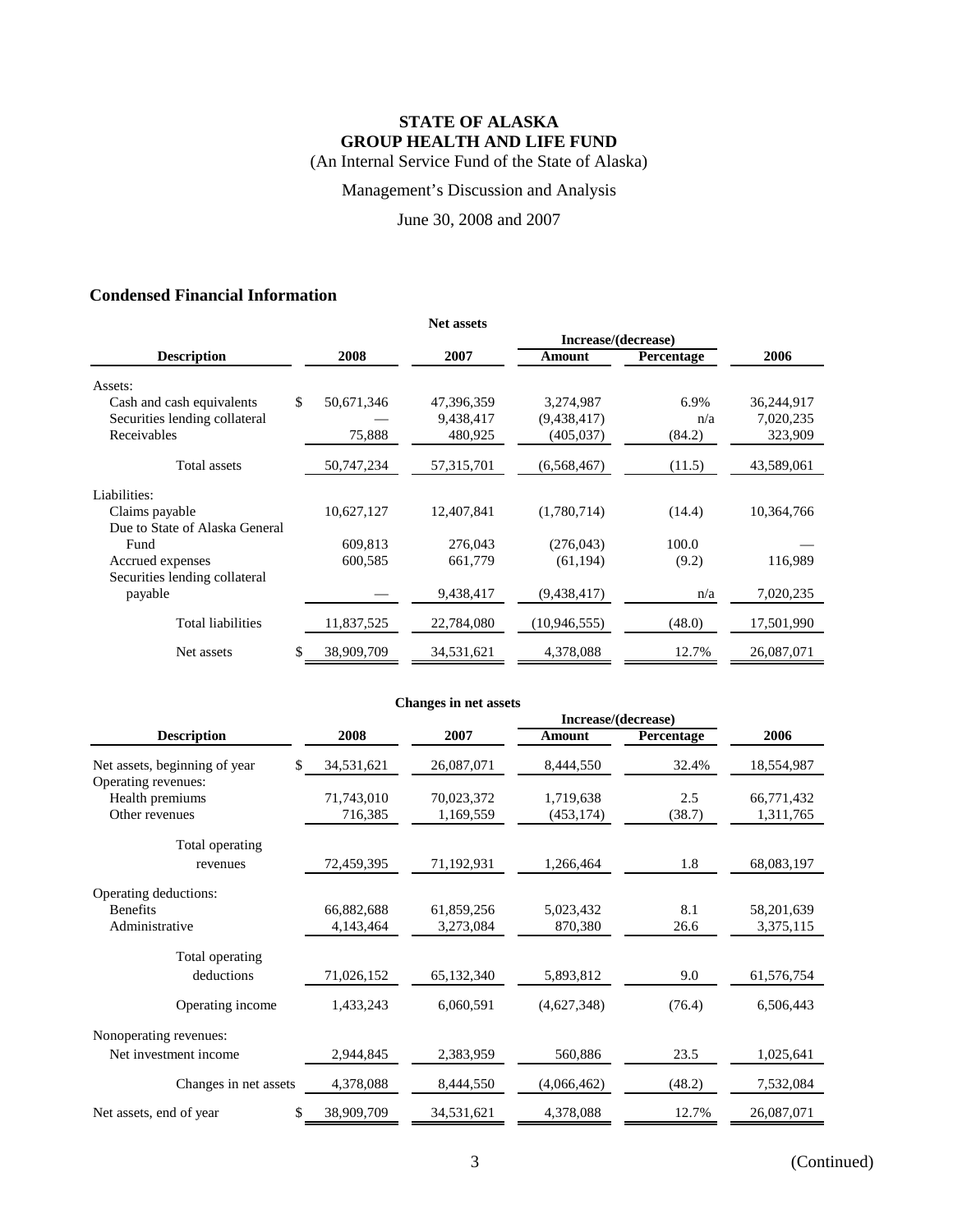Management's Discussion and Analysis

June 30, 2008 and 2007

# **Financial Analysis of the Plan**

The Statement of Net Assets as of June 30, 2008 and 2007 showed total assets exceeding total liabilities by \$38,909,709 and \$34,531,621, respectively. These amounts represent the total plan assets held in trust for healthcare benefits on each of those dates. The entire amount is available to cover the Plan's obligations to pay healthcare benefits for its members and their beneficiaries.

These amounts also represent increases in net assets of \$4,378,088 and \$8,444,550, or 12.7% and 32.4% over fiscal years 2007 and 2006, respectively. Over the long term, healthcare premiums collected and investment income earned are expected to cover all claims costs. With continued increases in healthcare costs, the Plan must continue to accumulate assets to meet current and future claims costs.

# **Premium Calculations**

The overall objective of the Plan is to have sufficient funds to meet claim costs. The premiums are recommended each year by the Division of Retirement and Benefits' (Division) benefit consultant with the governing body's concurrence and the Administrator's approval. Premiums are based on the Plan's fiscal year. The benefit consultant reviews the historical claims experience and administrative costs and uses that data to estimate trends to recommend premiums for the next fiscal year.

### **Healthcare Premiums and Investment Income**

The revenues required to fund healthcare benefits are accumulated through a combination of employer health premiums, member health premiums and net investment income.

|                           |            |            | <b>Revenues</b>     |                   |            |
|---------------------------|------------|------------|---------------------|-------------------|------------|
|                           |            |            | Increase/(decrease) |                   |            |
|                           | 2008       | 2007       | Amount              | <b>Percentage</b> | 2006       |
| Health insurance premiums | 71,743,010 | 70,023,372 | 1,719,638           | 2.5%              | 66,771,432 |
| Other income              | 716,385    | 1,169,559  | (453, 174)          | (38.7)            | 1,311,765  |
| Net investment income     | 2,944,845  | 2,383,959  | 560,886             | 23.5              | 1,025,641  |
| Total                     | 75,404,240 | 73,576,890 | 1.827.350           | 2.5%              | 69,108,838 |

Over the long term, health premiums earned and net investment income is expected to cover all costs of the Plan.

Healthcare premiums increased from \$835 per month per person in fiscal year 2007 to \$867 per month per person in fiscal year 2008. Premiums were \$820 in fiscal year 2006. Increases are the result of rising healthcare costs related to covered benefits. Premiums are based on historical and anticipated experience.

Other income represents prescription drug rebates, which decreased in 2008 due to a change in the coordination of benefits (COB) recommended by the Plan's prior consultant. The COB change resulted in a rebate reduction to the Plan, but had no financial impact on members of the Plan.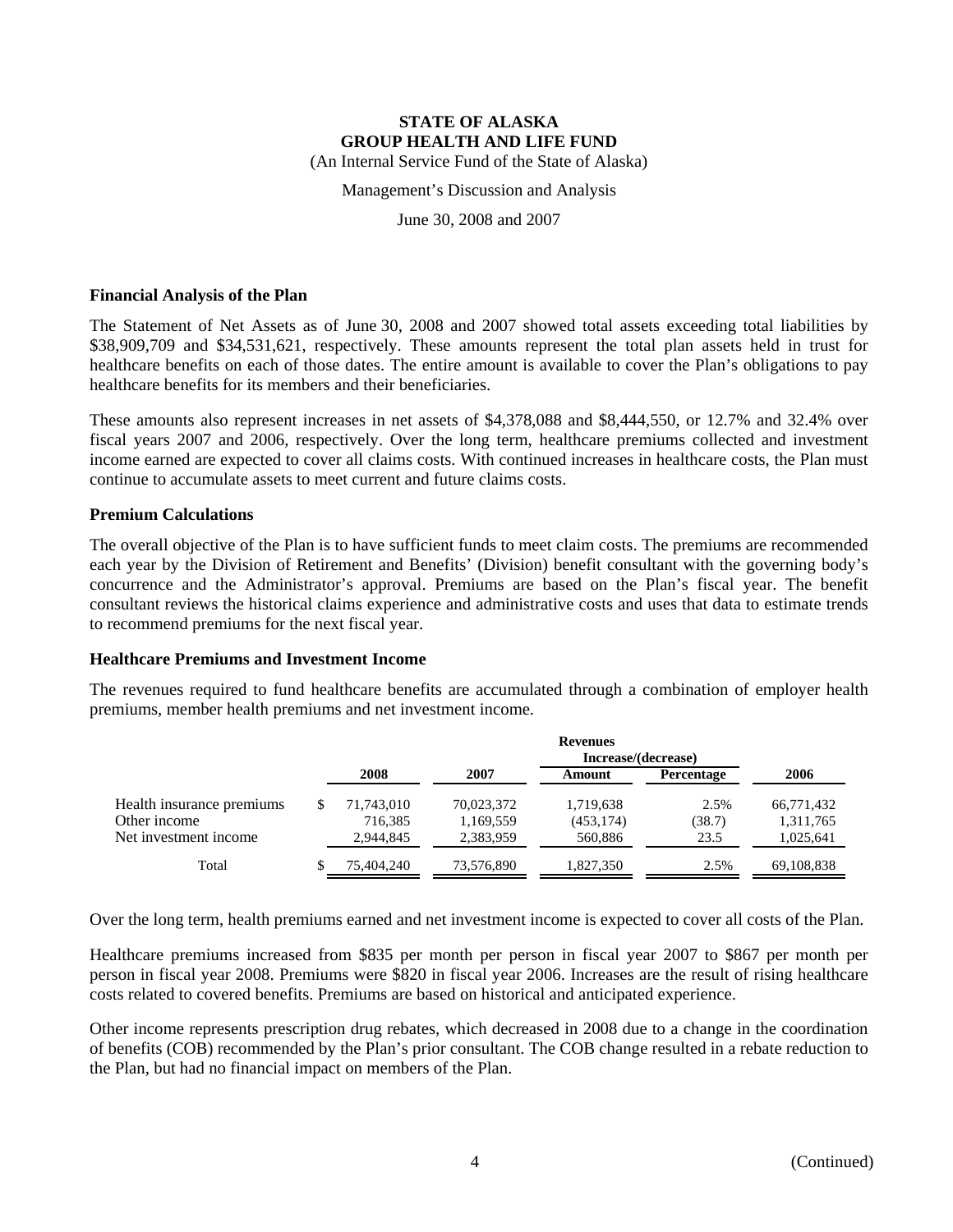Management's Discussion and Analysis

June 30, 2008 and 2007

Net investment income increased by \$560,886 or 23.5% from amounts recorded in fiscal year 2007 and increased by \$1,358,318 or 132.4% from amounts recorded in fiscal year 2006. These increases are due to higher returns on investments as well as a higher invested balance. Investments earned 5.85% in fiscal year 2008, 5.6% in fiscal year 2007 and 2.9% in fiscal year 2006. The invested balance increased \$3,274,987, \$11,151,442 and \$9,199,519 in fiscal years 2008, 2007 and 2006, respectively.

### **Benefits and Expenses**

The primary expense of the Plan is the payment of healthcare benefits. These benefit costs and the cost of administering the Plan comprises the costs of operation.

|                     |            |              | <b>Expenses</b>     |                   |              |
|---------------------|------------|--------------|---------------------|-------------------|--------------|
|                     |            |              | Increase/(decrease) |                   |              |
|                     | 2008       | 2007         | Amount              | <b>Percentage</b> | 2006         |
| Healthcare benefits | 66,882,688 | 61,859,256   | 5,023,432           | 8.1%              | 58, 201, 639 |
| Administrative      | 4,143,464  | 3,273,084    | 870.380             | 26.6              | 3,375,115    |
| Total               | 71.026.152 | 65, 132, 340 | 5,893,812           | 9.0%              | 61,576,754   |

Benefit expense increased \$5,023,432 and increased \$3,657,617 or 8.1% and 6.3% from fiscal years 2007 and 2006. The increase in fiscal year 2008 was due to increasing healthcare costs and covered members.

Increases to healthcare benefit expenses are expected in the future. The Plan's benefit consultants have identified and developed premiums necessary to cover the anticipated increased claims costs.

### **Economic Conditions, Market Environment, and Results**

The overall objective of the Plan is to have sufficient funds to meet current and future claim costs. The premiums are calculated each fiscal year based on the anticipated claims and administrative costs for the following year. The benefit consultant reviews the historical claims experience and administrative costs and uses that data to estimate trends to develop premiums for the next fiscal year.

### **Requests for Information**

This financial report is designed to provide a general overview of the Plan's financial condition for those with interest in the Plan's finances. Questions concerning any of the information provided in this report or requests for additional financial information should be addressed to:

State of Alaska Division of Retirement and Benefits, Accounting Section P.O. Box 110203 Juneau, Alaska 99811–0203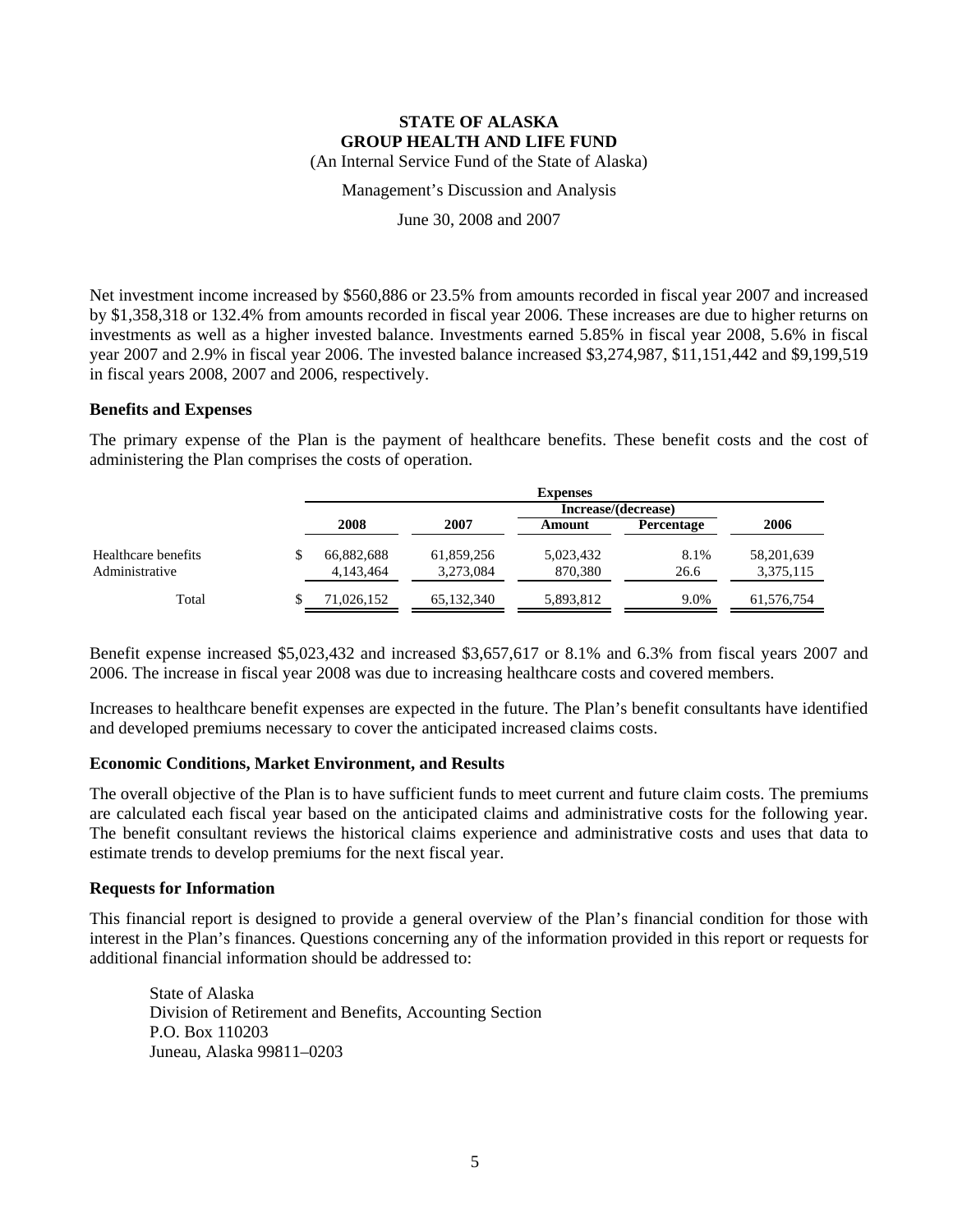# **STATE OF ALASKA GROUP HEALTH AND LIFE FUND**

(An Internal Service Fund of the State of Alaska)

# Statements of Net Assets

# June 30, 2008 and 2007

|                                                                                                                                                                                                                  | 2008                             | 2007                                          |
|------------------------------------------------------------------------------------------------------------------------------------------------------------------------------------------------------------------|----------------------------------|-----------------------------------------------|
| Assets:<br>Cash and cash equivalents (notes 3 and 4):<br>Investment in State of Alaska General Fund and other<br>Nonsegregated Investments Pool<br>Securities lending collateral (note 4)<br>Premiums receivable | \$<br>50,671,346<br>75,888       | 47,396,359<br>9,438,417<br>480,925            |
| Total assets                                                                                                                                                                                                     | 50,747,234                       | 57, 315, 701                                  |
| Liabilities:<br>Claims payable (note 5)<br>Due to State of Alaska General Fund<br>Accrued expenses (note 5)<br>Securities lending collateral payable (note 4)                                                    | 10,627,127<br>609,813<br>600,585 | 12,407,841<br>276,043<br>661,779<br>9,438,417 |
| <b>Total liabilities</b>                                                                                                                                                                                         | 11,837,525                       | 22,784,080                                    |
| Unrestricted net assets                                                                                                                                                                                          | 38,909,709                       | 34,531,621                                    |

See accompanying notes to financial statements.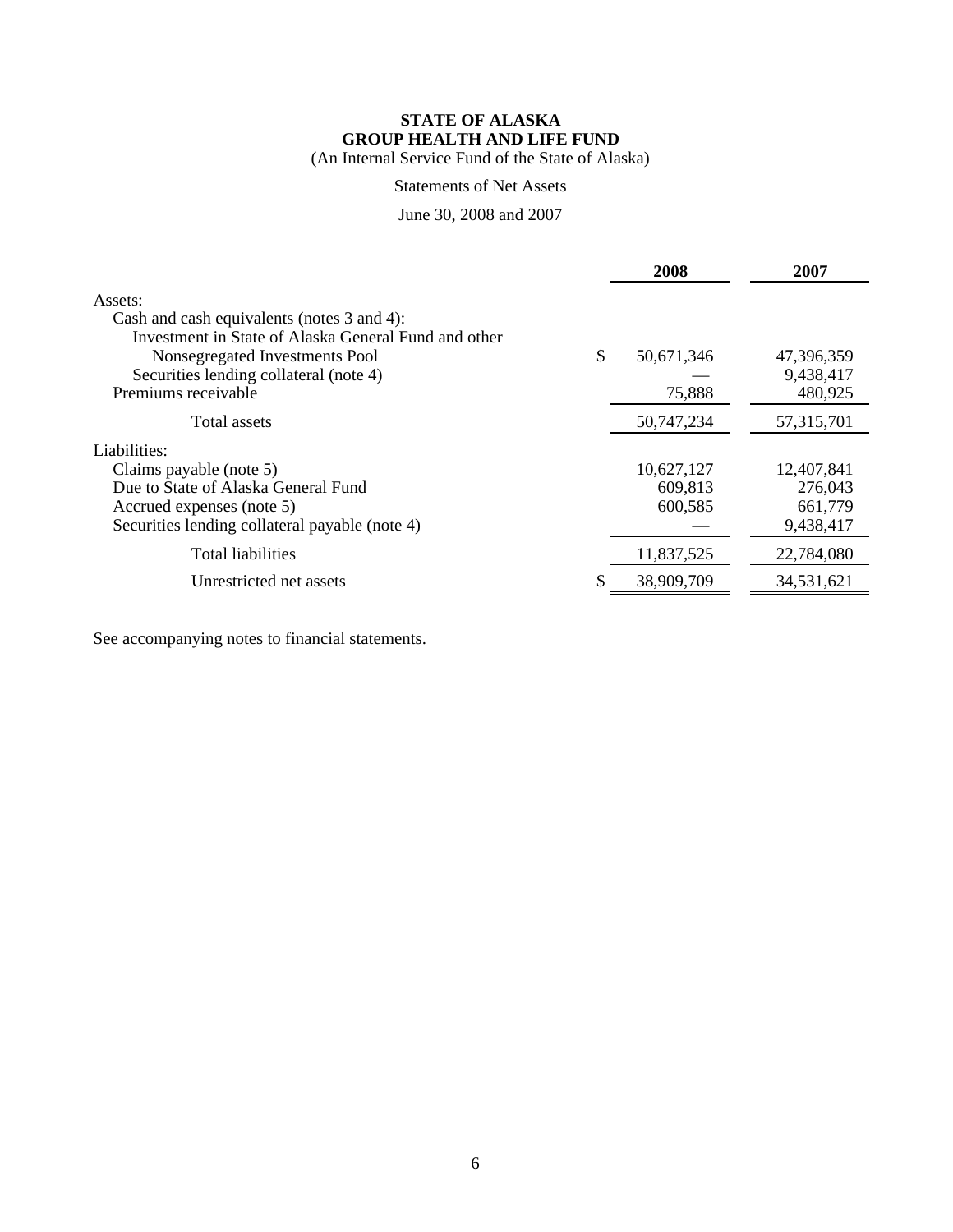# **STATE OF ALASKA GROUP HEALTH AND LIFE FUND**

(An Internal Service Fund of the State of Alaska)

# Statements of Revenues, Expenses, and Changes in Net Assets

Years ended June 30, 2008 and 2007

|                                               | 2008             | 2007       |
|-----------------------------------------------|------------------|------------|
| Operating revenues:                           |                  |            |
| Employer health premiums                      | \$<br>58,319,516 | 57,455,431 |
| Member health premiums                        | 13,423,494       | 12,567,941 |
| Other                                         | 716,385          | 1,169,559  |
| Total operating revenues                      | 72,459,395       | 71,192,931 |
| Operating expenses:                           |                  |            |
| <b>Benefits</b>                               | 66,882,688       | 61,859,256 |
| Administrative                                | 4,143,464        | 3,273,084  |
| Total operating expenses                      | 71,026,152       | 65,132,340 |
| Operating income                              | 1,433,243        | 6,060,591  |
| Nonoperating revenues:                        |                  |            |
| Investment income                             | 2,921,260        | 2,380,330  |
| Net investment income before securities       |                  |            |
| lending activities                            | 2,921,260        | 2,380,330  |
| Securities lending income (note 4)            | 210,499          | 332,801    |
| Less securities lending expense (note 4)      | 186,914          | 329,172    |
| Net income from securities lending activities | 23,585           | 3,629      |
| Net investment income                         | 2,944,845        | 2,383,959  |
| Change in net assets                          | 4,378,088        | 8,444,550  |
| Total net assets, beginning of year           | 34,531,621       | 26,087,071 |
| Total net assets, end of year                 | 38,909,709       | 34,531,621 |

See accompanying notes to financial statements.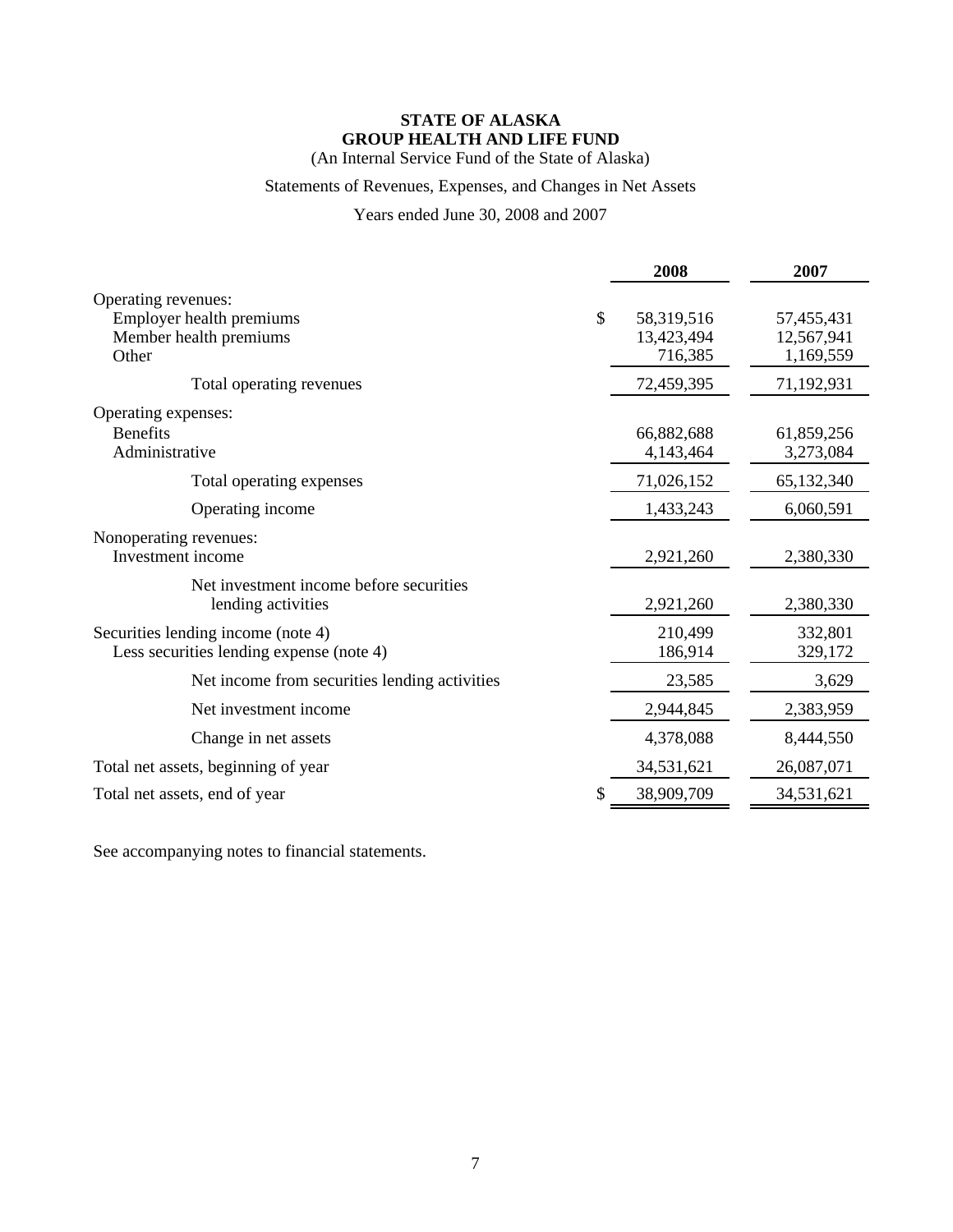# **STATE OF ALASKA GROUP HEALTH AND LIFE FUND**

(An Internal Service Fund of the State of Alaska)

# Statements of Cash Flows

Years ended June 30, 2008 and 2007

|                                                                                                                                                                                                                                                                                                |    | 2008                                                                              | 2007                                                                              |
|------------------------------------------------------------------------------------------------------------------------------------------------------------------------------------------------------------------------------------------------------------------------------------------------|----|-----------------------------------------------------------------------------------|-----------------------------------------------------------------------------------|
| Operating activities:<br>Cash received for premiums within the states' entity<br>Cash received from others for premiums<br>Cash received from third-party administrator<br>Cash payments to third-party administrator for benefits<br>Cash payments to employees<br>Cash payments to suppliers | \$ | 71,252,448<br>464,889<br>1,147,094<br>(68, 329, 632)<br>(199, 328)<br>(4,005,328) | 69,633,819<br>358,574<br>1,009,650<br>(59, 540, 137)<br>(185, 829)<br>(2,508,594) |
| Net cash provided by operating activities                                                                                                                                                                                                                                                      |    | 330,143                                                                           | 8,767,483                                                                         |
| Investing activities:<br>Net investment income received                                                                                                                                                                                                                                        |    | 2,944,844                                                                         | 2,383,959                                                                         |
| Net cash provided by investing activities                                                                                                                                                                                                                                                      |    | 2,944,844                                                                         | 2,383,959                                                                         |
| Net increase in cash and cash equivalents                                                                                                                                                                                                                                                      |    | 3,274,987                                                                         | 11,151,442                                                                        |
| Cash and cash equivalents, beginning of year                                                                                                                                                                                                                                                   |    | 47,396,359                                                                        | 36,244,917                                                                        |
| Cash and cash equivalents, end of year                                                                                                                                                                                                                                                         | S  | 50,671,346                                                                        | 47,396,359                                                                        |
| Operating activities:<br>Operating income<br>Adjustments to reconcile operating income to net cash<br>provided by operating activities:<br>(Increase) decrease in assets:                                                                                                                      | \$ | 1,433,243                                                                         | 6,060,591                                                                         |
| Premiums receivable<br>Due from State of Alaska<br>Increase (decrease) in liabilities:                                                                                                                                                                                                         |    | 405,037                                                                           | (190, 889)<br>33,873                                                              |
| Claims payable<br>Due to State of Alaska general fund<br>Accrued expenses                                                                                                                                                                                                                      |    | (1,987,000)<br>333,770<br>145,093                                                 | 2,043,075<br>276,043<br>544,790                                                   |
| Net cash provided by operating activities                                                                                                                                                                                                                                                      |    | 330,143                                                                           | 8,767,483                                                                         |

See accompanying notes to financial statements.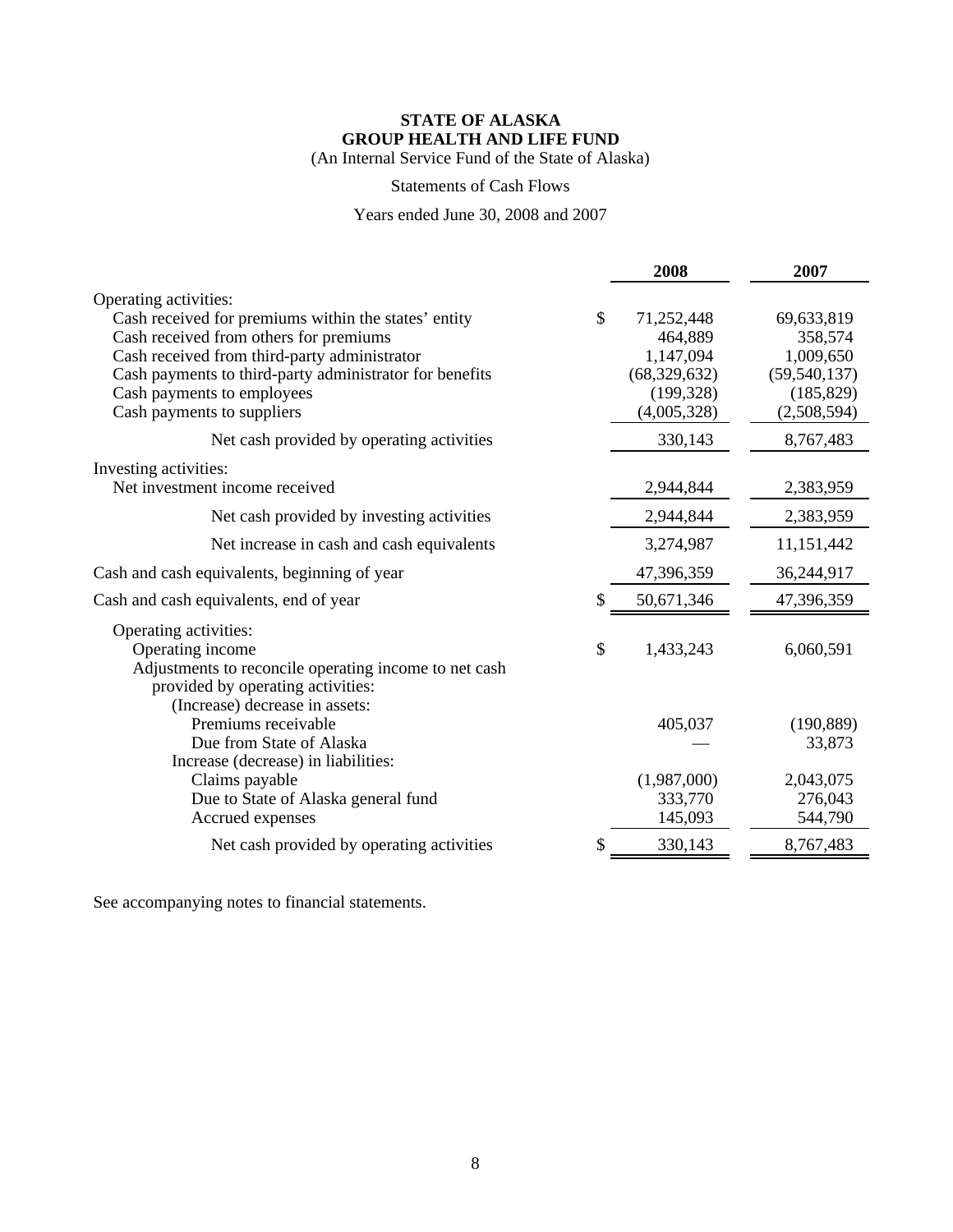Notes to Financial Statements

June 30, 2008 and 2007

# **(1) Description**

The following brief description of the State of Alaska Group Health and Life Fund (Plan), an internal service fund of the State of Alaska (State), is provided for general information purposes only. Members should refer to the Select Benefits Information Booklet for more complete information.

# *General*

The Plan was established on July 1, 1997 to provide self–insured healthcare benefits to eligible employees of the State of Alaska. The Plan is an internal service fund of the State financial reporting entity and is included as such in the State's comprehensive annual financial report. As of June 30, 2008 and 2007, there were approximately 5,833 and 5,759 employees, excluding dependents, covered by the Plan, respectively.

Prior to July 1, 1997, healthcare benefits for State employees were fully insured through the payment of premiums to an insurance company.

# *Benefits*

The Plan offers medical, dental, vision and audio benefits to eligible State employees and their dependents.

# *Eligibility*

This Plan does not provide benefits to members of the following collective bargaining units, who chose to receive health coverage through a union trust:

- Labor, Trades and Crafts Unit
- Public Safety–Airport Security Unit
- Public Safety–Troopers Unit
- Correspondence Teachers Unit
- Masters Mates and Pilots
- Mt. Edgecumbe Teachers Unit
- General Government Unit

All other permanent employees of the State are covered by the Plan, including permanent seasonal and permanent part–time employees who elect coverage.

The Plan also provides coverage for State legislators and elected officials.

# *Flexible Benefits*

Employees who are not covered through a union trust are eligible for flexible healthcare benefits. Under this program, employees are provided benefit credits by the State. Employees can use the benefit credits to purchase the benefits they want. Benefit credits equal the amount that the State contributes towards health benefits for all employees. The amount of benefit credits each employee receives is decided by the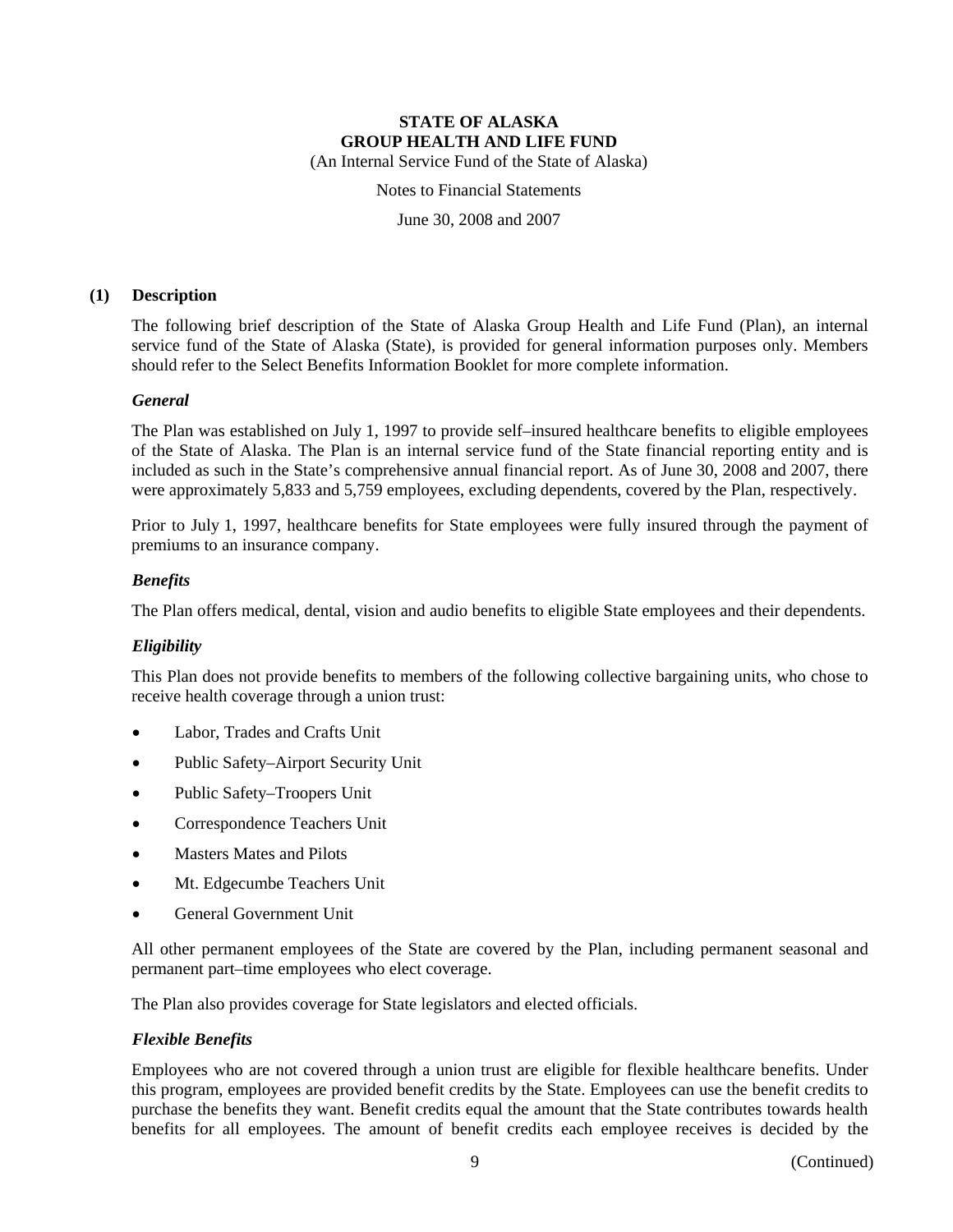Notes to Financial Statements

June 30, 2008 and 2007

legislature and/or the appropriate collective bargaining agreement and can be adjusted each year. Each of the available options offers different benefits or pays benefits at different rates. If the cost of the benefit option selected by an employee exceeds the amount of their benefit credits, the difference is funded by the employee through pre–tax payroll deductions. If the cost of the benefit options selected by an employee is less than the amount of their benefit credits, the remaining benefit credits are contributed to a health care reimbursement account for that employee.

# *Administration*

The Plan is administered by the State's Division of Retirement and Benefits (Division). The Division utilizes the services of a claims administrator, Premera, to process all medical, dental, and prescription drug claims. Some of the managed–care vision benefits provided by the Plan are administered by Vision Service Plan (VSP).

# *Funding*

The Plan is self–insured for all benefits. The Plan's funding policy provides for the collection of premiums from employees, if applicable, and the State. Premium amounts are actuarially determined on an annual basis and adjusted as necessary. The State retains the risk of loss of allowable claims.

# *Due From (To) State of Alaska General Fund*

Amounts due from (to) the State of Alaska General Fund represent the net difference between amounts paid by the Plan on behalf of others and amounts paid by others on behalf of the Plan.

# **(2) Summary of Significant Accounting Policies**

### *Basis of Accounting*

The Plan's financial statements are prepared using the economic resources measurement focus and the accrual basis of accounting. Premiums are recognized in the period in which they are due. Benefits are recognized when due and payable.

### *Financial Statement Presentation*

The Plan distinguishes operating revenues and expenses from nonoperating revenues and expenses. Operating revenues and expenses generally result from providing services in connection with the Plan's principal ongoing operations. The principal operating revenues of the Plan are employer and member contributions. Operating expenses for the Plan include benefits and administrative expenses. All revenues and expenses not meeting this definition are reported as nonoperating revenues and expenses.

### *Use of Estimates*

The preparation of financial statements in conformity with U.S. generally accepted accounting principles requires management to make estimates and assumptions that affect the reported amounts of assets and liabilities and disclosure of contingent assets and liabilities at the date of the financial statements and the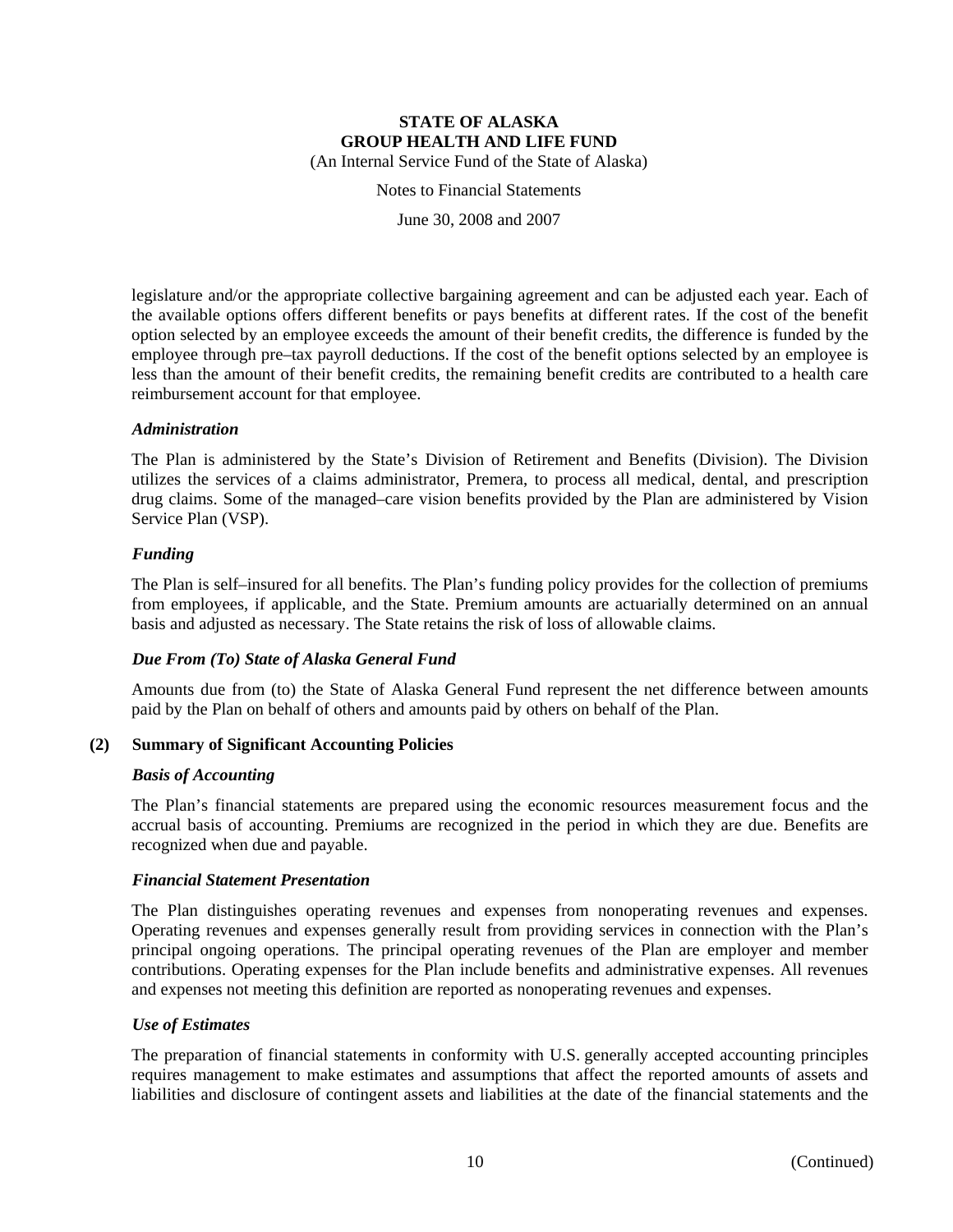Notes to Financial Statements

June 30, 2008 and 2007

reported amounts of additions and deductions during the reporting period. Actual results could differ from those estimates.

### *Investments*

Investments are recorded at fair value. Fair value is "the amount that a plan can reasonably expect to receive for an investment in a current sale between a willing buyer and a willing seller – that is, other than in a forced or liquidation sale." Security transactions are accounted for on a trade date (ownership) basis at the current fair value.

In fiscal year 2005, GASB Statement 40 (GASB 40), *Deposits and Investment Risk Disclosures* was implemented. GASB 40 addresses disclosures on deposits and investments, focusing on common investment risks related to interest rate risk, credit risk, foreign currency risk and concentration of credit risk.

The Plan participates in the State General Fund and Other Nonsegregated Investments (GeFONSI) pool. GeFONSI invests in fixed income securities that are valued each business day using an independent pricing service. Money market funds are valued at amortized cost, which approximates fair value.

GeFONSI investment income is distributed to pool members monthly if prescribed by statute or if appropriated by state legislature.

### *Statement of Cash Flows*

For purposes of reporting cash flows, cash and cash equivalents include the Plan's investment in the GeFONSI, which includes appreciation (depreciation) at June 30, 2008 and 2007. This investment pool has the general characteristics of a demand deposit account.

# *Federal Income Tax Status*

The Plan is exempt from federal income taxes under Section 501(a) of the Internal Revenue Code.

### **(3) Cash and Cash Equivalents**

The Plan invests in the State's internally managed General Fund and other nonsegregated investments pool (GeFONSI). GeFONSI consists of investments in the State's internally managed short–term and intermediate–term fixed income pools. Actual investing is performed by investment officers in the State's Department of Revenue, Treasury Division. A complete description of the investment policy for each pool is included in the *Department of Revenue, Treasury Division, Policies and Procedures Manual*.

Assets in the pools are reported at fair value. Investment purchases and sales are recorded on a trade-date basis.

Fixed income securities are valued each business day using prices obtained from a pricing service when such prices are available; otherwise, such securities are valued at the most current sale price or based on a valuation provided by investment managers.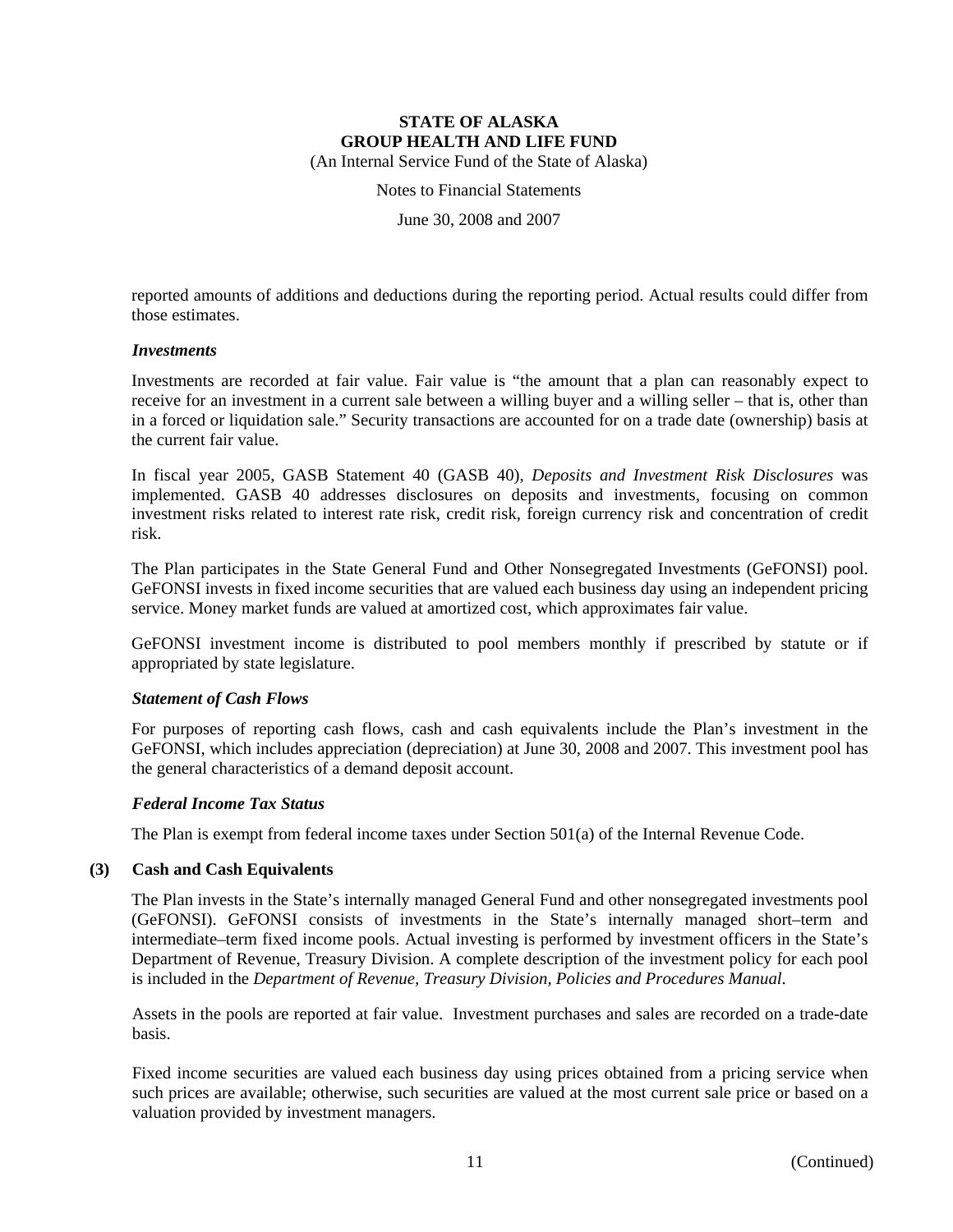Notes to Financial Statements

June 30, 2008 and 2007

The accrual basis of accounting is used for investment income and GeFONSI investment income is distributed to pool participants monthly if prescribed by statute or if appropriated by state legislature.

At June 30, 2008, the Plan's share of pool investments was as follows:

|                                         | <b>Fair value</b>                         |                                                   |              |              |  |  |
|-----------------------------------------|-------------------------------------------|---------------------------------------------------|--------------|--------------|--|--|
|                                         | <b>Short-term</b><br>fixed<br>income pool | <b>Intermediate-</b><br>term fixed<br>income pool | <b>Other</b> | <b>Total</b> |  |  |
| \$<br>Overnight sweep account           | 45,805                                    |                                                   |              | 45,805       |  |  |
| Commercial paper                        | 1,465,609                                 |                                                   |              | 1,465,609    |  |  |
| U.S. treasury notes                     |                                           | 15,842,670                                        |              | 15,842,670   |  |  |
| U.S. government agency                  | 9,781,943                                 | 3,831,936                                         |              | 13,613,879   |  |  |
| Mortgage-backed                         | 785,906                                   | 3,947,107                                         |              | 4,733,013    |  |  |
| Other asset-backed                      | 4,556,821                                 | 1,042,992                                         |              | 5,599,813    |  |  |
| Corporate bonds                         | 4,313,216                                 | 2,348,372                                         |              | 6,661,588    |  |  |
| Yankees:                                |                                           |                                                   |              |              |  |  |
| Government                              |                                           | 283,923                                           |              | 283,923      |  |  |
| Corporate                               | 1,293,217                                 | 819,983                                           |              | 2,113,200    |  |  |
| <b>Total Invested</b>                   |                                           |                                                   |              |              |  |  |
| assets                                  | 22,242,517                                | 28,116,983                                        |              | 50,359,500   |  |  |
| Pool related net assets (liabilities)   | 143,559                                   | 170,872                                           |              | 314,431      |  |  |
| Net invested assets                     | 22,386,076                                | 28, 287, 855                                      |              | 50,673,931   |  |  |
| Participant unallocated cash            |                                           |                                                   | (2,585)      | (2,585)      |  |  |
| Net cash and cash<br>equivalents<br>\$. | 22,386,076                                | 28, 287, 855                                      | (2, 585)     | 50,671,346   |  |  |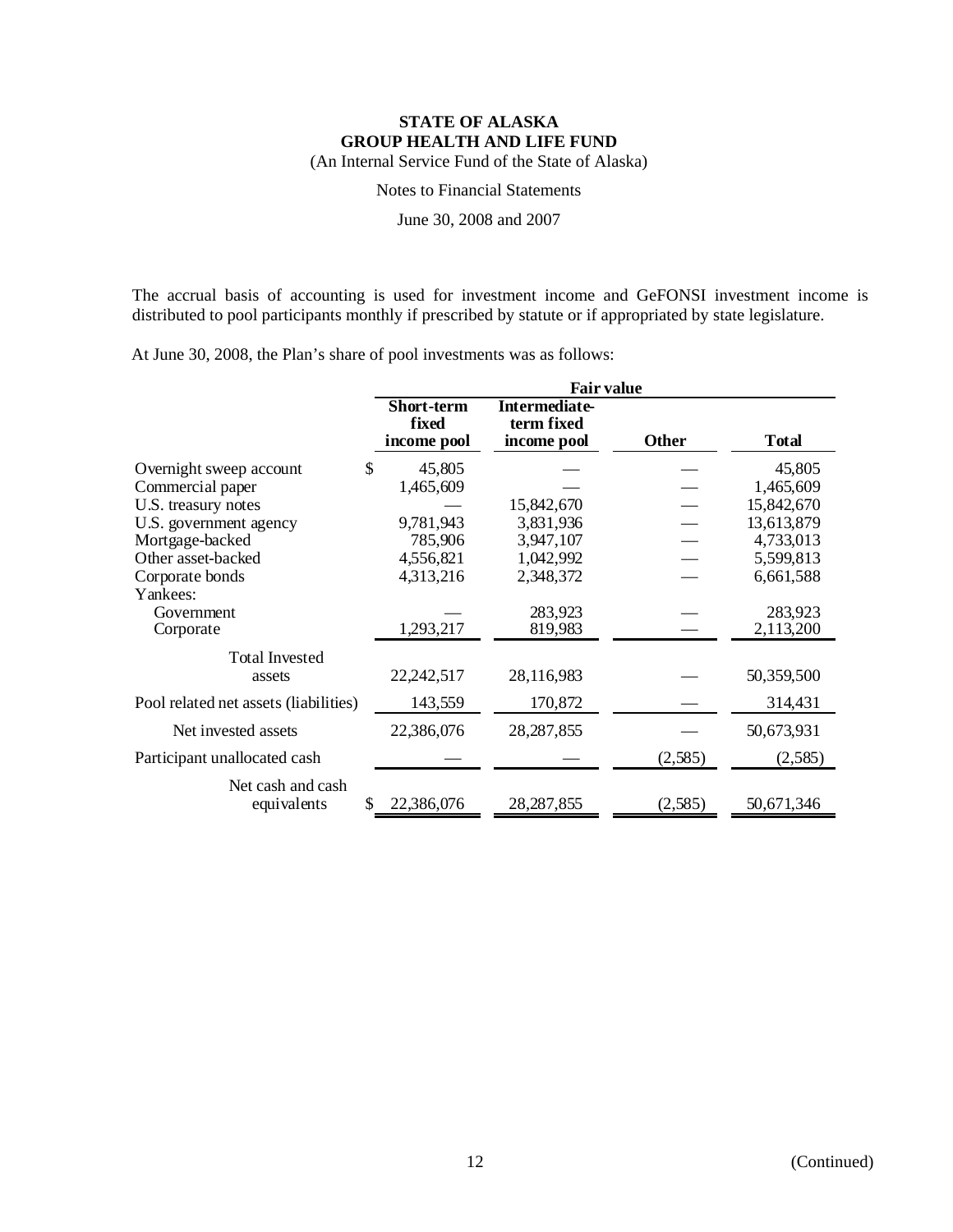Notes to Financial Statements

June 30, 2008 and 2007

At June 30, 2007, the Plan share of pool investments was as follows:

|                                       | <b>Fair value</b>    |                           |                       |              |  |
|---------------------------------------|----------------------|---------------------------|-----------------------|--------------|--|
|                                       | Short-term           | <b>Intermediate-</b>      | <b>Securities</b>     |              |  |
|                                       | fixed<br>income pool | term fixed<br>income pool | lending<br>collateral | <b>Total</b> |  |
| Overnight sweep account<br>\$         | 137,984              |                           |                       | 137,984      |  |
| Money market                          |                      |                           | 9,438,417             | 9,438,417    |  |
| Short-term Investment Fund            | 897,937              | 2,947,120                 |                       | 3,845,057    |  |
| Commercial paper                      | 1,988,980            |                           |                       | 1,988,980    |  |
| U.S. treasury notes                   |                      | 8,869,811                 |                       | 8,869,811    |  |
| U.S. government agency                |                      | 7,749,434                 |                       | 7,749,434    |  |
| Mortgage-backed                       | 1,536,670            | 4,043,732                 |                       | 5,580,402    |  |
| Other asset-backed                    | 11,041,508           | 1,086,860                 |                       | 12,128,368   |  |
| Corporate bonds                       | 5,725,031            |                           |                       | 5,725,031    |  |
| Yankees:                              |                      | 2,622,058                 |                       | 2,622,058    |  |
| Government                            |                      | 337,033                   |                       | 337,033      |  |
| Corporate                             | 1,207,598            | 888,641                   |                       | 2,096,239    |  |
| <b>Total Invested</b>                 |                      |                           |                       |              |  |
| assets                                | 22,535,708           | 28,544,689                | 9,438,417             | 60,518,814   |  |
| Pool related net assets (liabilities) | 73,297               | (3,755,718)               |                       | (3,682,421)  |  |
| Net invested assets                   | 22,609,005           | 24,788,971                | 9,438,417             | 56,836,393   |  |
| Participant unalloted cash            | 1,617                |                           |                       | 1,617        |  |
| Net cash and cash                     |                      |                           |                       |              |  |
| equivalents                           | 22,607,388           | 24,788,971                | 9,438,417             | 56,834,776   |  |

### *Interest Rate Risk*

Interest rate risk is the risk that changes in interest rates will adversely affect the fair value of an investment.

# *Short–Term Fixed Income Pool*

As a means of limiting its exposure to fair value losses arising from increasing interest rates, Treasury's investment policy limits individual fixed rate securities to fourteen months in maturity or fourteen months expected average life. Floating rate securities are limited to three years in maturity or three years expected average life. Treasury utilizes the actual maturity date for commercial paper and twelve month prepay speeds for other securities. At June 30, 2008, the expected average life of fixed income securities range from eight days to less than three months.

Duration is a measure of interest rate risk. It measures a security's sensitivity to a 100–basis point change in interest rates. The duration of a pool is the average fair value weighted duration of each security in the pool taking into account all related cash flows.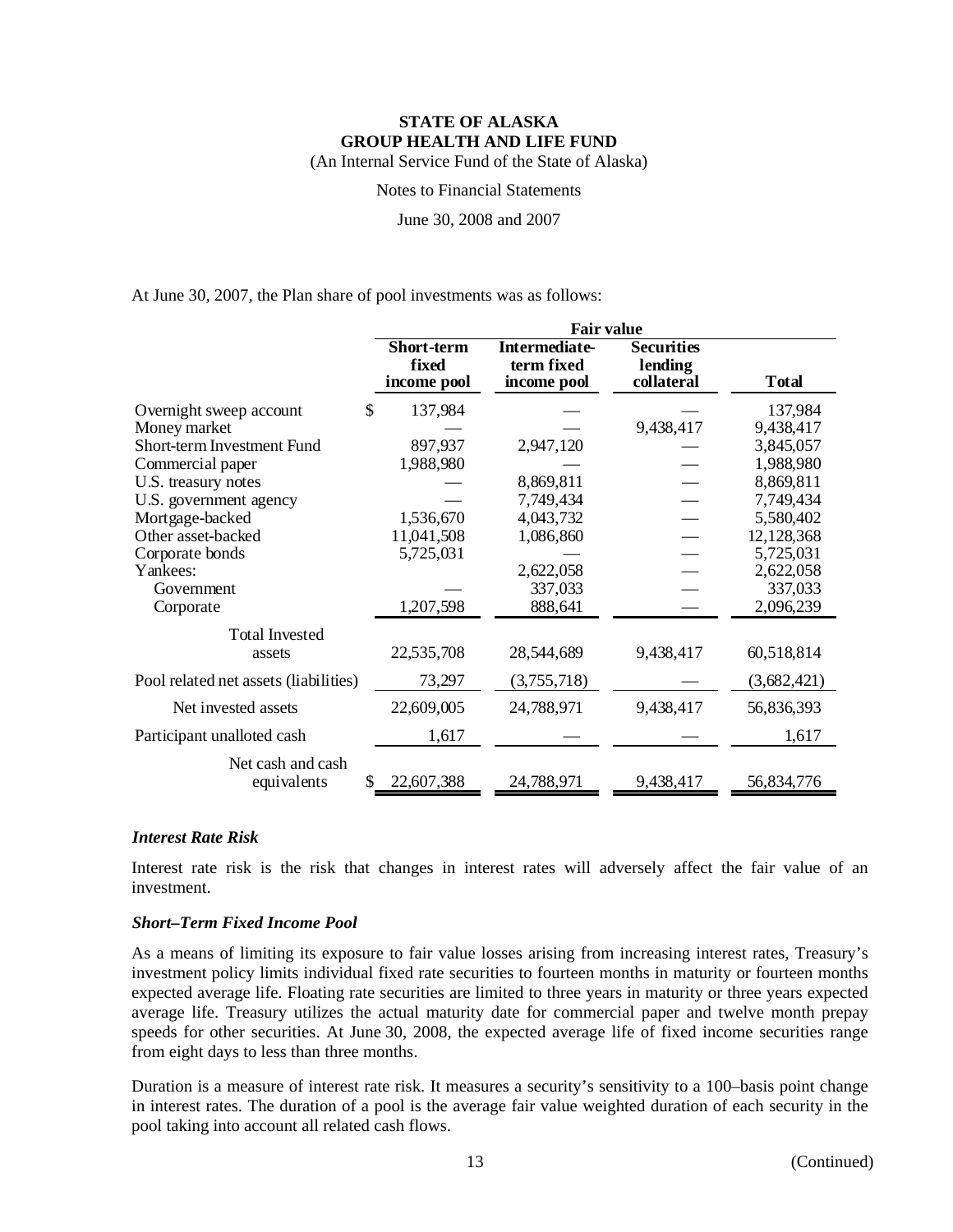Notes to Financial Statements

June 30, 2008 and 2007

Treasury uses industry–standard analytical software developed by The Yield Book Inc. to calculate effective duration. The software takes into account various possible future interest rates, historical and estimated prepayment rates, call options and other variable cash flows for purposes of the effective duration calculation.

# *Intermediate–Term Fixed Income Pools*

Through its investment policy, Treasury manages its exposure to fair value losses arising from increasing interest rates by limiting the effective duration of its other fixed income pool portfolios to the following:

Intermediate–term fixed income pool to  $\pm$  20% of the Merrill Lynch 1–5 year Government Bond Index. The effective duration for the Merrill Lynch 1–5 year Government Bond Index at June 30, 2008, was 2.29 years.

At June 30, 2008, the effective duration by investment type was as follows:

|                                       | <b>Effective</b><br>duration<br>(In years) |
|---------------------------------------|--------------------------------------------|
|                                       |                                            |
| U.S. treasury notes                   | 2.71                                       |
| U.S. government and agency securities | 2.46                                       |
| Mortgage-backed                       | 2.18                                       |
| Other asset-backed                    | 0.65                                       |
| Corporate bonds                       | 2.38                                       |
| Yankees:                              |                                            |
| Government                            | 3.56                                       |
| Corporate                             | 2.52                                       |
| <b>Portfolio effective duration</b>   | 2.32                                       |

### *Credit Risk*

Credit risk is the risk that an issuer or other counter party to an investment will not fulfill its obligations.

The Plan is subject to limited credit risk associated with securities lending transactions since the Commission is indemnified by State Street Corporation (the Bank) against any loss resulting from counterparty failure or default on a loaned security or its related income distributions. The Bank further indemnifies the ARMB against loss due to borrower rebates in excess of earning on cash collateral. Indemnifications are subject to limitation relating to war, civil unrest or revolution, or beyond the reasonable control of Bank.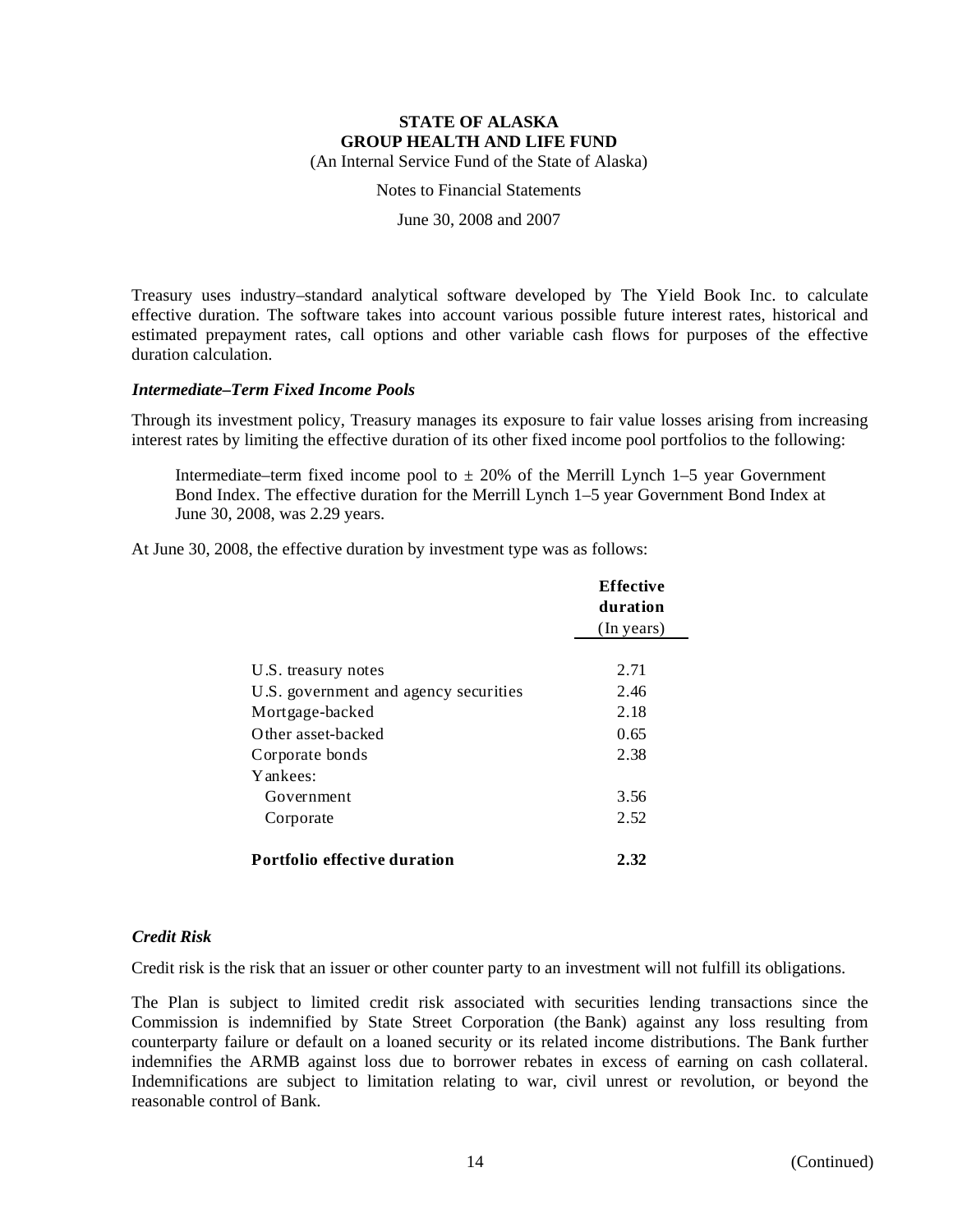Notes to Financial Statements

June 30, 2008 and 2007

Treasury's investment policy has the following limitations with regard to credit risk:

With the exception of the sweep account, short–term fixed income pool investments are limited to instruments with a long–term credit rating of at least A3 or equivalent and instruments with a short–term credit rating of at least P-1 or equivalent. Asset-backed and non-agency mortgage securities that are not rated by either Standard & Poor's or Moody's may be purchased if they have an AAA rating by two of the following: Standard & Poor's, Moody's or Fitch. Unexpected daily cash surpluses that arise in this pool are invested overnight in the custodian's repurchase agreement sweep account. Treasury does not have a policy to limit credit risk associated with the sweep account.

Intermediate–term and broad market fixed income pool investments are limited to securities with a long– term credit rating of at least Baa3 or equivalent and securities with a short–term credit rating of at least P-1 or equivalent. Asset-backed and non-agency mortgage securities that are not rated by either Standard  $\&$ Poor's or Moody's may be purchased if they have an AAA rating by two of the following: Standard & Poor's, Moody's, or Fitch.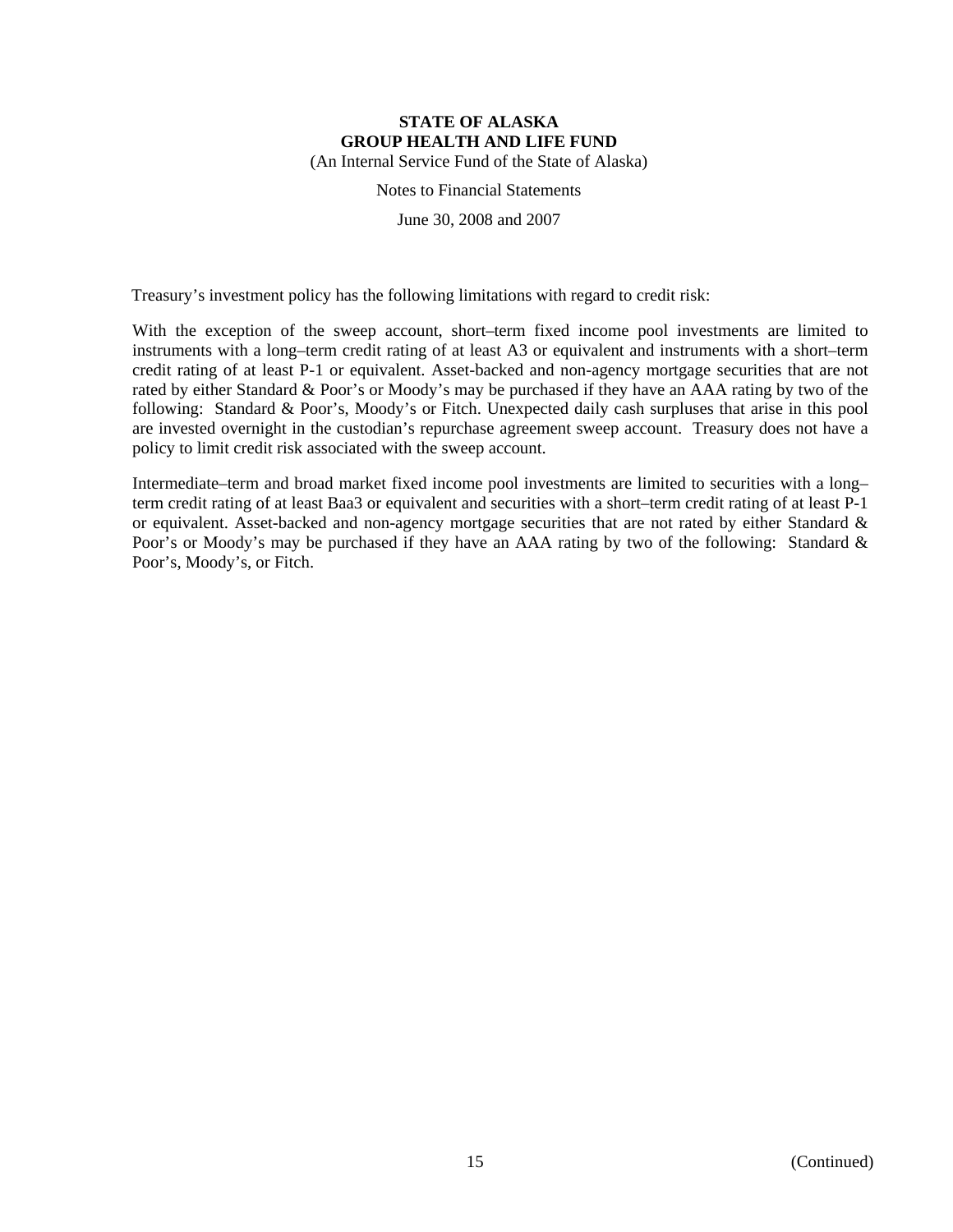Notes to Financial Statements

June 30, 2008 and 2007

At June 30, 2008, the State's internally managed pools consisted of investments with credit quality ratings issued by nationally recognized statistical rating organizations as follows (using Standard and Poor's Corporation rating scale):

|                               |               | <b>Short-term</b><br>fixed income | Intermediate-<br>term fixed |
|-------------------------------|---------------|-----------------------------------|-----------------------------|
| <b>Investment type</b>        | <b>Rating</b> | pool                              | income pool                 |
| <b>U.S. Treasury Notes</b>    | <b>AAA</b>    | $-$ %                             | 52.06%                      |
| <b>Commercial Paper</b>       | Not Rated     | 6.80                              |                             |
| <b>U.S. Government Agency</b> | <b>AAA</b>    | 44.00                             | 12.55                       |
| <b>U.S. Government Agency</b> | Not Rated     |                                   | 0.03                        |
| Mortgage-backed               | <b>AAA</b>    | 2.99                              | 9.41                        |
| Mortgage-backed               | AA            | 0.20                              |                             |
| Mortgage-backed               | $\mathbf{A}$  | 0.12                              |                             |
| Mortgage-backed               | <b>BBB</b>    |                                   | 0.02                        |
| Mortgage-backed               | Not Rated     | 0.24                              | 3.53                        |
| Other asset-backed            | <b>AAA</b>    | 16.17                             | 2.03                        |
| Other asset-backed            | AA            | 0.63                              | 0.08                        |
| Other asset-backed            | $\mathbf{A}$  | 2.53                              | 1.12                        |
| Other asset-backed            | <b>BBB</b>    | 0.24                              | 0.09                        |
| Other asset-backed            | <b>BB</b>     | 0.92                              | 0.11                        |
| <b>Corporate Bonds</b>        | <b>AAA</b>    | 2.01                              | 1.09                        |
| Corporate Bonds               | AA            | 12.20                             | 2.58                        |
| <b>Corporate Bonds</b>        | $\mathbf{A}$  | 4.10                              | 1.86                        |
| <b>Corporate Bonds</b>        | <b>BBB</b>    |                                   | 1.39                        |
| <b>Corporate Bonds</b>        | Not Rated     | 1.09                              | 0.79                        |
| Yankees – Government          | AA            |                                   | 0.93                        |
| Yankees – Corporate           | <b>AAA</b>    |                                   | 0.94                        |
| Yankees – Corporate           | AA            | 3.81                              | 1.06                        |
| Yankees – Corporate           | A             | 1.26                              | 0.09                        |
| Yankees – Corporate           | <b>BBB</b>    |                                   | 0.39                        |
| Yankees - Corporate           | Not Rated     | 0.74                              | 0.20                        |
| No Credit Exposure            |               | (0.05)                            | 7.65                        |

100.00% 100.00%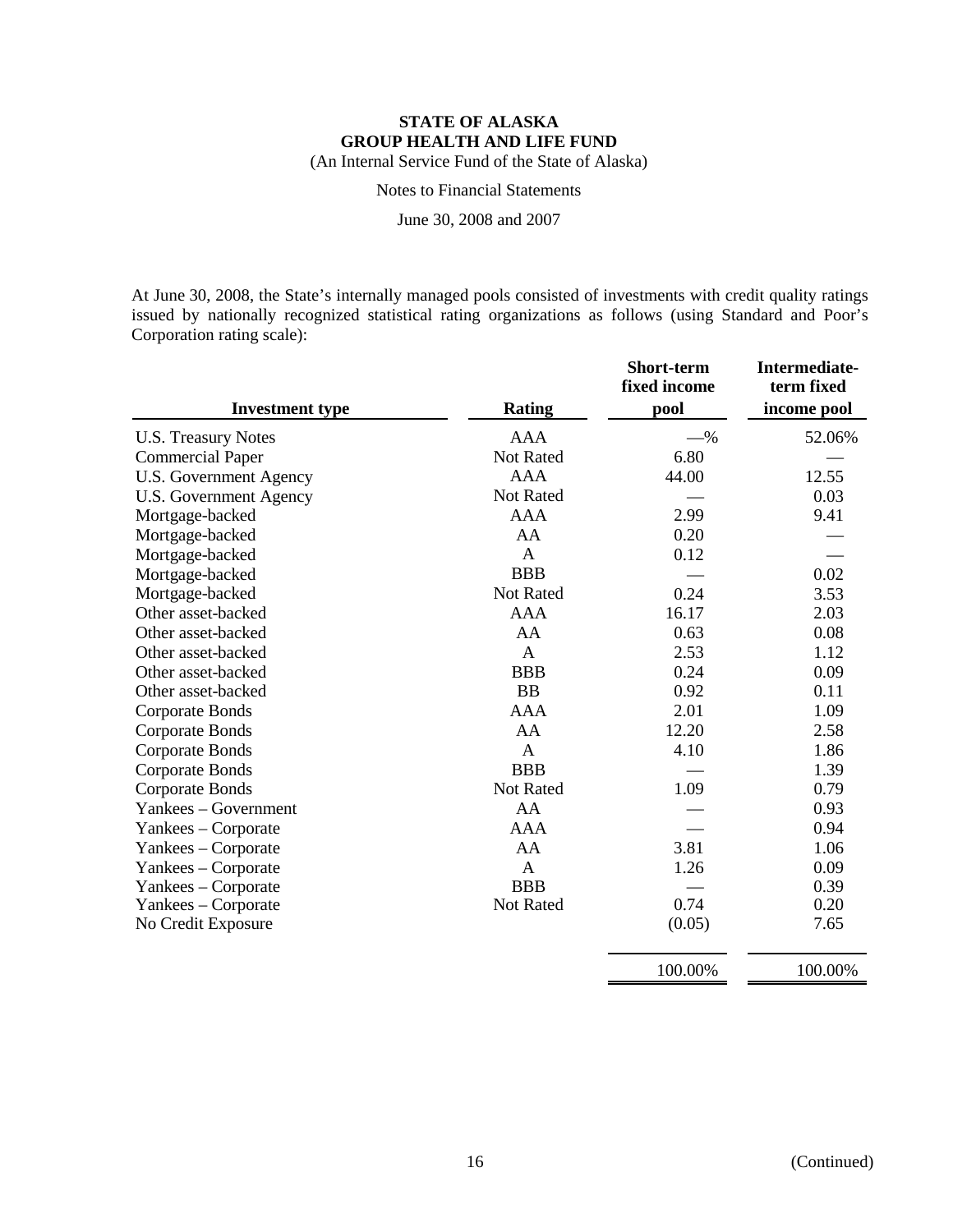Notes to Financial Statements

June 30, 2008 and 2007

# *Concentration of Credit Risk*

At June 30, 2008, the Plan invested in the intermediate-term fixed income pool and the broad market fixed income pool had more than five percent of their investments in Federal Home Loan Mortgage Corporation as follows:

|                                        |  | <b>Fair value</b> | <b>Percent of</b><br>total |
|----------------------------------------|--|-------------------|----------------------------|
|                                        |  |                   | investments                |
| Federal Home Loan Mortgage Corporation |  | 10,102,226        | 20%                        |

Treasury's policy with regard to concentration of credit risk is to prohibit the purchase of more than five percent of a pool's holdings in corporate bonds of any one company or affiliated group. Federal Home Loan Mortgage Corporation securities are not classified as corporate bonds.

# **(4) Securities Lending**

Alaska Statute 37.10.071 authorized the Commissioner of Revenue to lend assets, under an agreement and for a fee, against deposited collateral. During Fiscal Year 2008, the Commissioner suspended the securities lending agreement with State Street Corporation (the Bank) which lent equity and domestic fixed income securities. Prior to suspension, the Bank, acting as the Commissioner's agent under the agreement, transferred securities to broker agents or other entities for collateral in the form of cash or securities and simultaneously agreed to return the collateral for the same securities in the future. There were no outstanding securities on loan at June 30, 2008.

At June 30, 2007 the fair value of securities on loan allocable to the Plan totaled \$9,290,343. While the securities lending agreement was active there was no limit to the amount that can be loaned and the Commissioner was able to sell securities on loan. International equity security loans were collateralized at not less than 105% of their fair value. All other security loans were collateralized at not less than 102% of their fair value. Loaned securities and collateral were marked to market daily and collateral is received or delivered the following day to maintain collateral levels.

At June 30, 2007, cash collateral of \$9,438,417 was invested in a registered 2(a)–7 money market fund. Maturities of investments in the money market fund generally did not match the maturities of the loaned securities because the lending agreements are terminable at will. Collateral securities could have been pledged or sold upon borrower default. Since the Commissioner did not have the ability to pledge or sell the collateral securities unless the borrower defaults, they were not recorded on the financial statements. Securities under loan, cash collateral and cash collateral payable were recorded in the financial statements at fair value. The Bank, the Plan and the borrower received a fee from earnings on invested collateral. The Bank and the Plan shared a fee paid by the borrower for loans not collateralized with cash.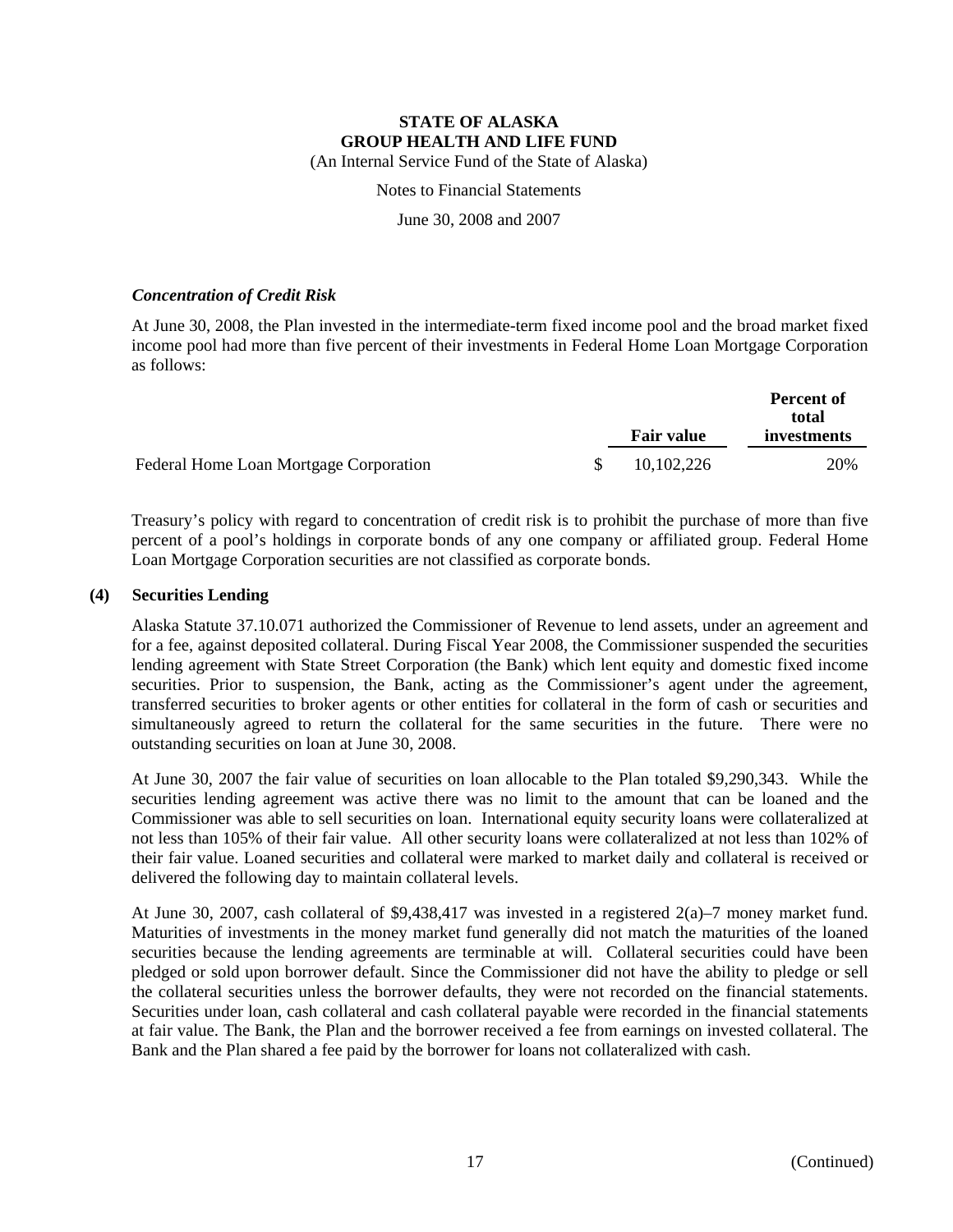Notes to Financial Statements

June 30, 2008 and 2007

There was limited credit risk associated with the lending transactions since the Commissioner was indemnified by the Bank against any loss resulting from counterparty failure or default on a loaned security or its related income distributions. The Bank further indemnified the Board against loss due to borrower rebates in excess of earnings on cash collateral. Indemnifications were subject to limitation relating to war, civil unrest or revolution, or beyond the reasonable control of the Bank.

For the year ended June 30, 2008, there were no losses incurred as a result of securities lending transactions and there were no significant violations of legal or contractual provisions nor failures by any borrowers to return loaned securities.

### **(5) Claims Payable**

The liability for claims incurred but not reported represents the estimated amounts necessary to settle all outstanding claims, incurred but not reported (IBNR), as of the balance sheet date. The Plan's reserve estimates are based primarily on historical development patterns adjusted for current trends that would modify past experience. Claims are reevaluated periodically to consider the effects of inflation, claims settlement trends and other economic factors. The process of establishing loss reserves is subject to uncertainties that are normal, recurring and inherent in the healthcare business.

Changes in the balances of claims liabilities during the years ended June 30 were as follows:

|                                                                                                                                                                       | 2008                                   | 2007                             |
|-----------------------------------------------------------------------------------------------------------------------------------------------------------------------|----------------------------------------|----------------------------------|
| Beginning of year:<br>Due to State of Alaska General Fund for outstanding<br>warrants<br>Outstanding claims included in accrued expenses<br>Incurred but not reported | \$<br>276,043<br>207,841<br>12,200,000 | 2,339,766<br>8,025,000           |
| Total, beginning of year                                                                                                                                              | 12,683,884                             | 10,364,766                       |
| Benefit deduction<br>Benefits paid                                                                                                                                    | 66,882,688<br>(68,329,632)             | 61,859,256<br>(59,540,138)       |
| Total, end of year                                                                                                                                                    | 11,236,940                             | 12,683,884                       |
| End of year:<br>Due to State of Alaska General Fund for outstanding<br>warrants<br>Outstanding claims included in claims payable<br>Incurred but not reported         | \$<br>609,813<br>414,127<br>10,213,000 | 276,043<br>207,841<br>12,200,000 |
| Total, end of year                                                                                                                                                    | 11,236,940                             | 12,683,884                       |